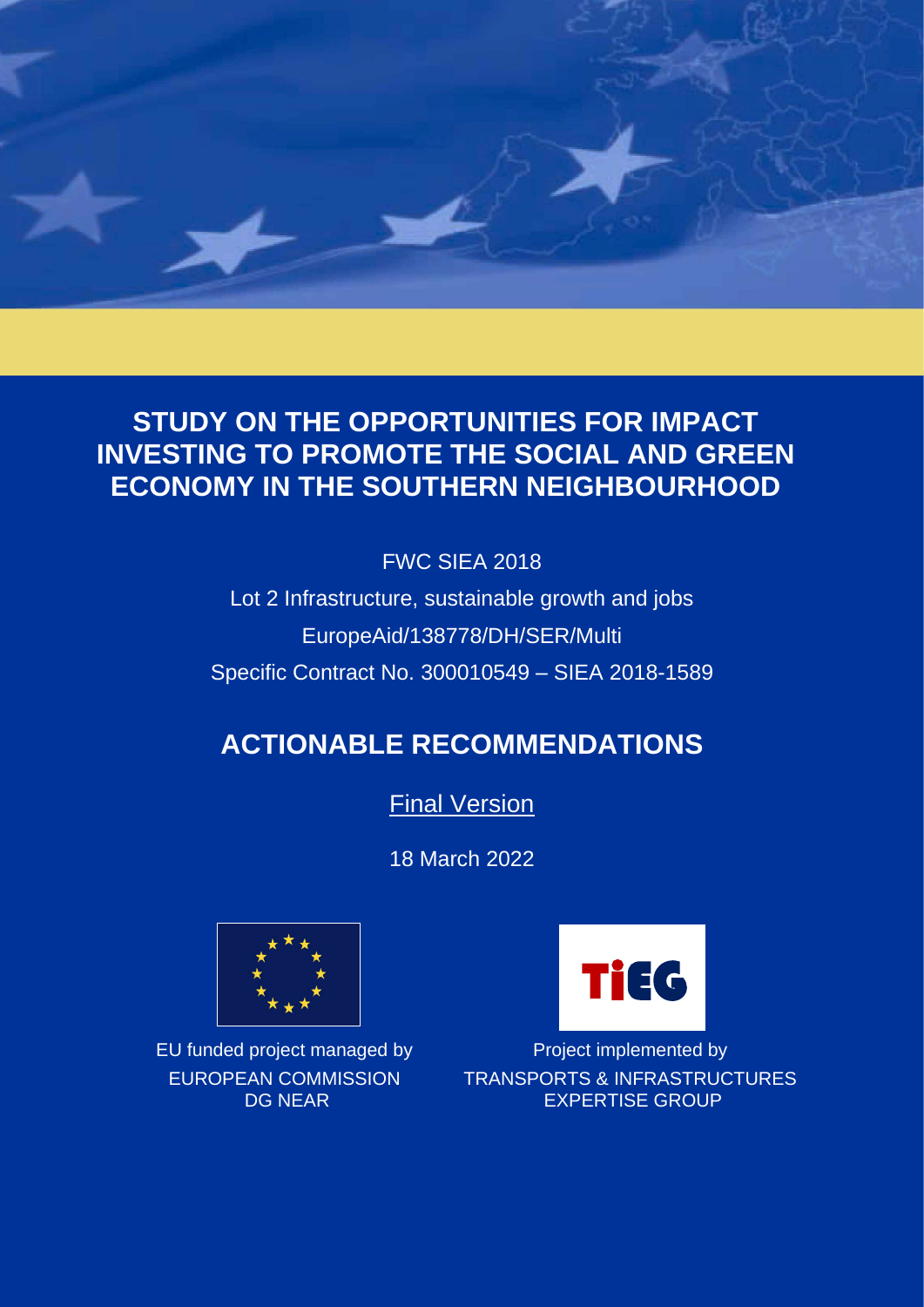# **STUDY ON THE OPPORTUNITIES FOR IMPACT INVESTING TO PROMOTE THE SOCIAL AND GREEN ECONOMY IN THE SOUTHERN NEIGHBOURHOOD**

Specific Contract No. 300010549 – SIEA 2018-1589

#### **DISCLAIMER**

This study has been prepared with the financial assistance of the European Commission and has been presented by TiEG.

The views expressed herein are those of the consultants and therefore in no way reflect the official opinion of the European Commission.

Gianluca PASTORELLI Artur BALA Samuel BARCO SERRANO

#### **Report prepared by: Contractor´s name and address:**

TRANSPORTS & INFRASTRUCTURES EXPERTISE GROUP EZHZ (TIEG) Michel Doumont, Project Director Dlhá 38, 900 31 Stupava, Slovakia Tel. +421 (0)903 294 937 Fax : +421 (0)2 64 360 171 E-mail : [m.doumont@tieg-eeig.eu](mailto:m.doumont@tieg-eeig.eu)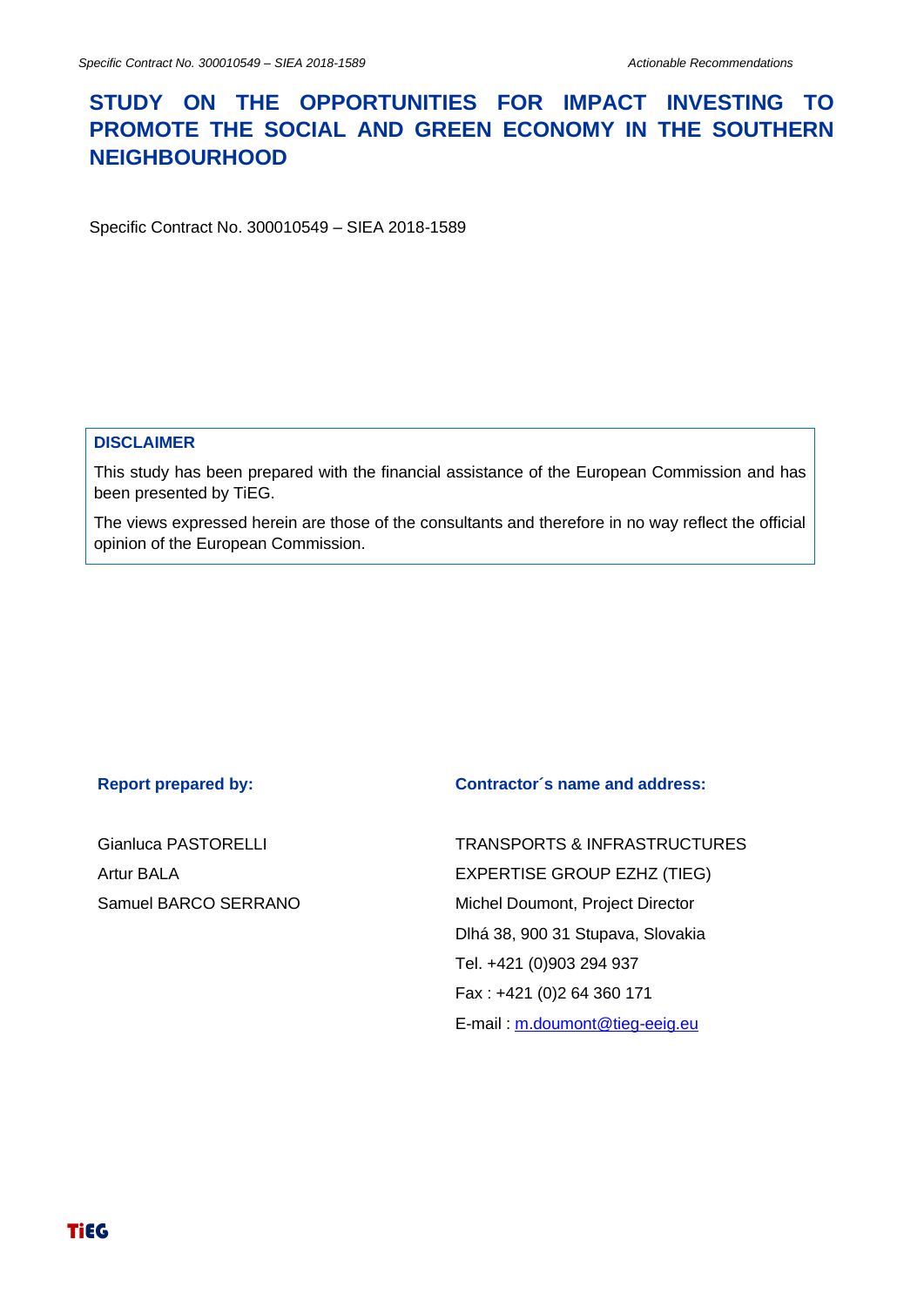# **TABLE OF CONTENTS**

| 1.1. RELEVANCE OF SOCIAL IMPACT INVESTMENT IN THE REGION AND THE ROLE OF THE EU 5 |  |
|-----------------------------------------------------------------------------------|--|
|                                                                                   |  |
|                                                                                   |  |
|                                                                                   |  |
|                                                                                   |  |
|                                                                                   |  |
|                                                                                   |  |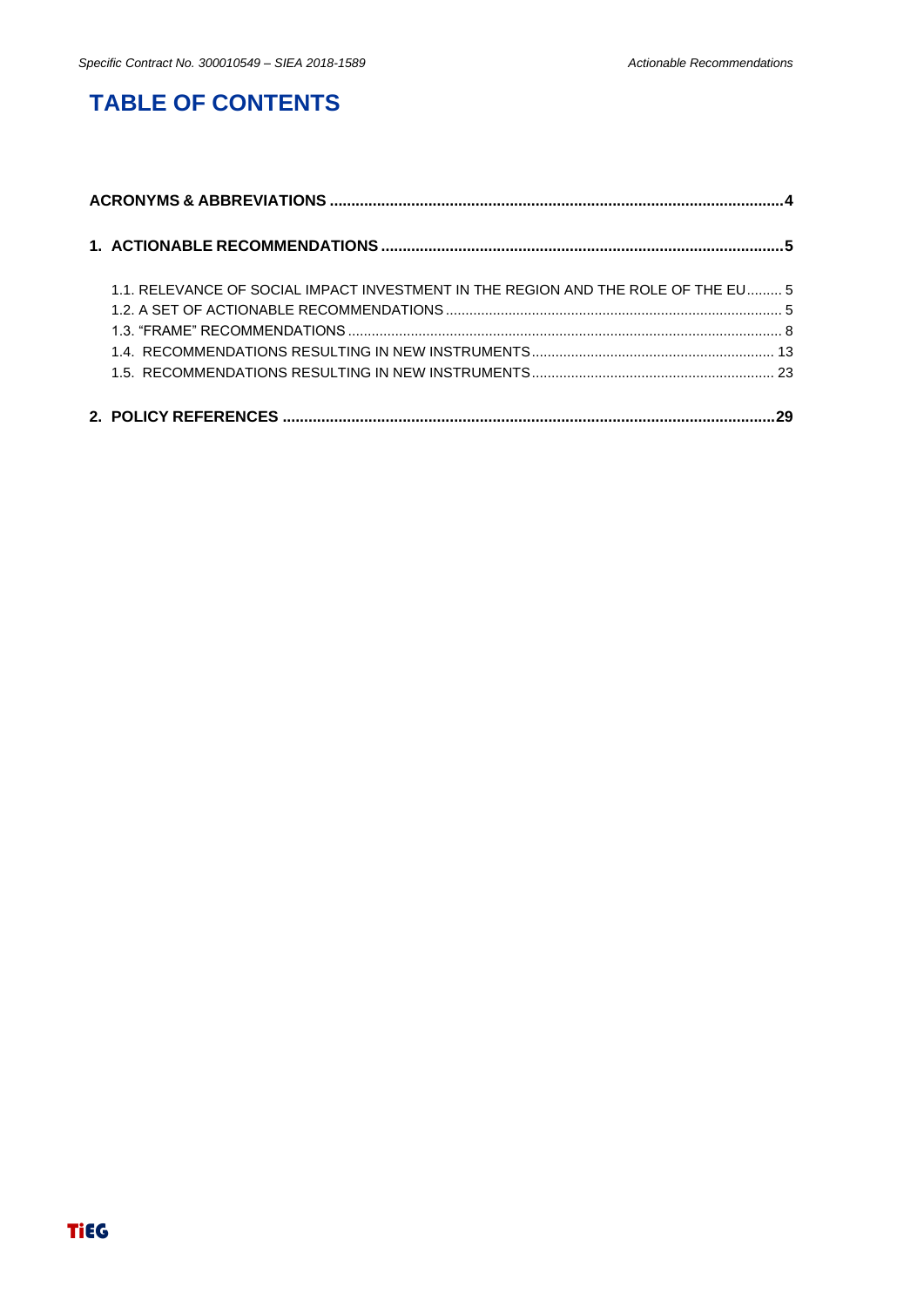# <span id="page-3-0"></span>**ACRONYMS & ABBREVIATIONS**

| <b>AFD</b><br><b>DFC</b> | Agence française du développement (English : French Development Agency)<br>Development Finance Corporation |  |  |  |  |  |
|--------------------------|------------------------------------------------------------------------------------------------------------|--|--|--|--|--|
| <b>EBRD</b>              | European Bank for Reconstruction and Development                                                           |  |  |  |  |  |
| EIB                      | European Investment Bank                                                                                   |  |  |  |  |  |
| <b>EIF</b>               | European Investment Fund                                                                                   |  |  |  |  |  |
| <b>EFSD</b>              | European Fund for Sustainable Development                                                                  |  |  |  |  |  |
| <b>GE</b>                | Green Economy                                                                                              |  |  |  |  |  |
| <b>GFPSE</b>             | Guarantee Fund for the Popular and Solidarity Economy                                                      |  |  |  |  |  |
| <b>GIIN</b>              | <b>Global Impact Investment Network</b>                                                                    |  |  |  |  |  |
| <b>IFC</b>               | <b>International Finance Corporation</b>                                                                   |  |  |  |  |  |
| IFI                      | International Financial Institution                                                                        |  |  |  |  |  |
| <b>ILO</b>               | International Labour Organisation                                                                          |  |  |  |  |  |
| IR.                      | <b>Investment Readiness</b>                                                                                |  |  |  |  |  |
| <b>KPI</b>               | Key Performance Indicator                                                                                  |  |  |  |  |  |
| <b>MENA</b>              | Middle East and North Africa                                                                               |  |  |  |  |  |
| MFI                      | Microfinance Institution                                                                                   |  |  |  |  |  |
| <b>MSME</b>              | Micro, Small and Medium Enterprises                                                                        |  |  |  |  |  |
| <b>NCPSF</b>             | National Corporation of Popular and Solidarity Finance (of Ecuador)                                        |  |  |  |  |  |
| <b>NEAR</b>              | DG NEAR of the European Commission                                                                         |  |  |  |  |  |
| <b>OECD</b>              | Organisation for Economic Co-operation and Development                                                     |  |  |  |  |  |
| <b>SDG</b>               | Sustainable Development Goals                                                                              |  |  |  |  |  |
| <b>SE</b>                | Social Economy                                                                                             |  |  |  |  |  |
| SII                      | Social Impact Investment                                                                                   |  |  |  |  |  |
| <b>SME</b>               | Small and Medium Enterprise                                                                                |  |  |  |  |  |
| <b>ToR</b>               | Terms of reference                                                                                         |  |  |  |  |  |
| <b>UfM</b>               | Union for the Mediterranean                                                                                |  |  |  |  |  |
| <b>USD</b>               | <b>United States Dollar</b>                                                                                |  |  |  |  |  |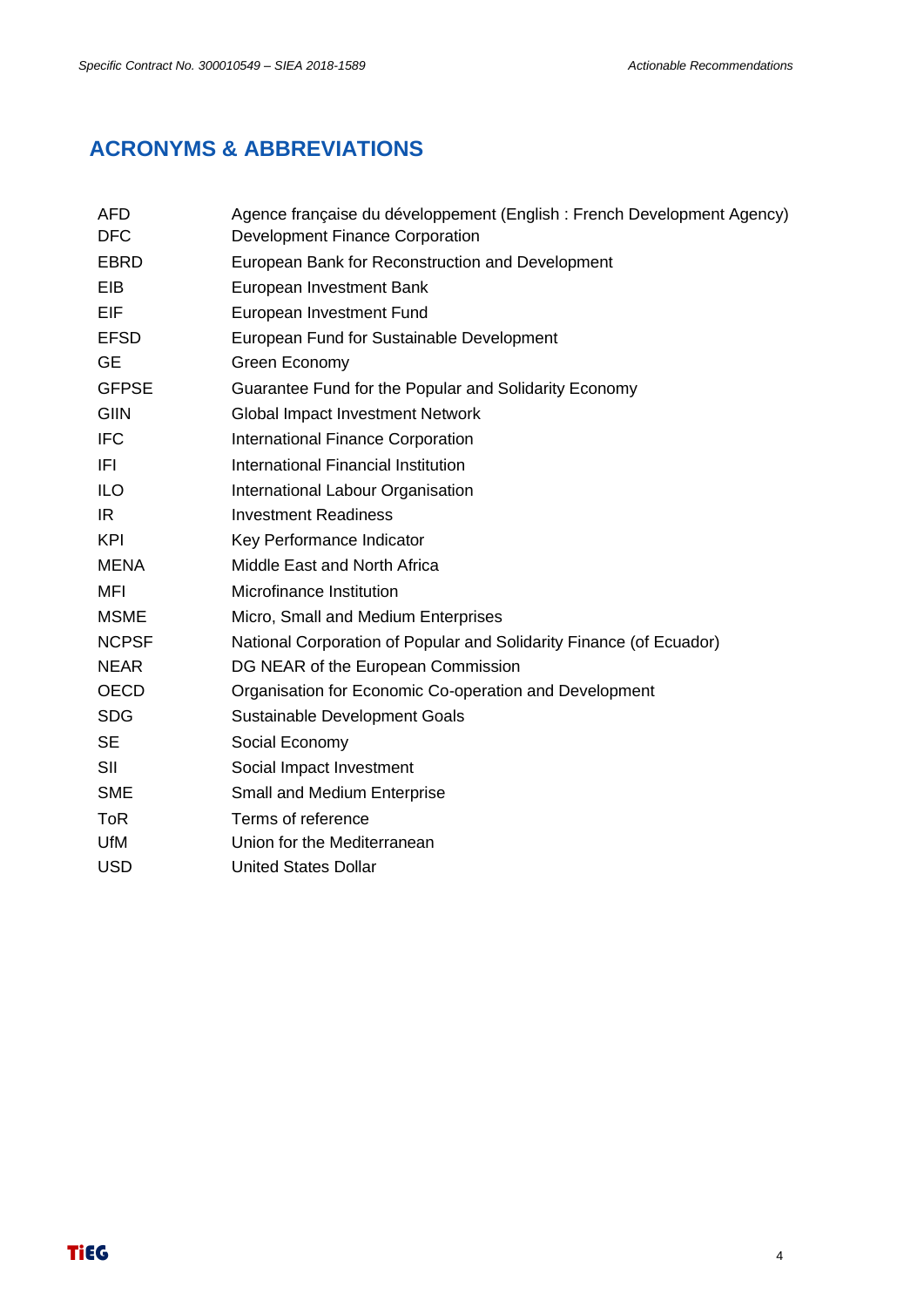## <span id="page-4-0"></span>**1. ACTIONABLE RECOMMENDATIONS**

# <span id="page-4-1"></span>**1.1. RELEVANCE OF SOCIAL IMPACT INVESTMENT IN THE REGION AND THE ROLE OF THE EU**

Social Finance ecosystem in the region is in an early stage of development with different degrees of advancement depending on whether it is considered from the side of 'offer' or 'demand'. In line with this, we need to bear in mind that the research has produced an assessment which reinforces the relevance of Social Impact Investment (SII) in the involved countries.

The Southern Neighbourhood is the region where SII presents the most pessimistic situation if compared with other regions of the world. We understand that SII requires certain conditions to develop its potential:

- 1. A reinforced focus on types of investments tailored for social and green economies.
- 2. A holistic ecosystem approach from key actors, such as the EU.
- 3. A "patient investor" approach based on a long-term vision.

In the first case we believe that, besides the potential in green and social infrastructures, the efforts should be concentrated on Social Economy (SE) and Green Economy (GE) entrepreneurs as described below. *Social and green entrepreneurs are the "natural" target for (Social) Impact Investing since they are the key private actors implementing impact activities on the ground.*

In the second case, the EU including its different financial institutions such as EIB or EBRD, can play a key role if it continues its coordinated efforts and seizes the opportunity of growing interest to support social economy at international and regional level and aim to clarify the scope and functioning of SII in the region.

In this sense, some recommendations can be directly implemented by the services of DG NEAR under their competencies and budget, while others may require the collaboration with other actors within the EU institutions and related organizations, such as the above-mentioned financial actors.

Regarding the third point, time will be needed to pursue the reinforcement (in some cases implementation would be a more appropriate definition) of the Impact Investment sector in the region and to connect it to social and green economies. Time is also needed for creating favorable conditions for social and green entrepreneurs to make them ready for an investment. Time – often longer compared to other regions - is also necessary for the required policy level impact at the regional scale.

#### <span id="page-4-2"></span>**1.2. A SET OF ACTIONABLE RECOMMENDATIONS**

In this section we present a set of recommendations described in detail and presented under the form of interrelated activities and interventions following the above mentioned "ecosystem approach" as requested by the Terms of Reference (ToR).

We propose three different types of recommendations: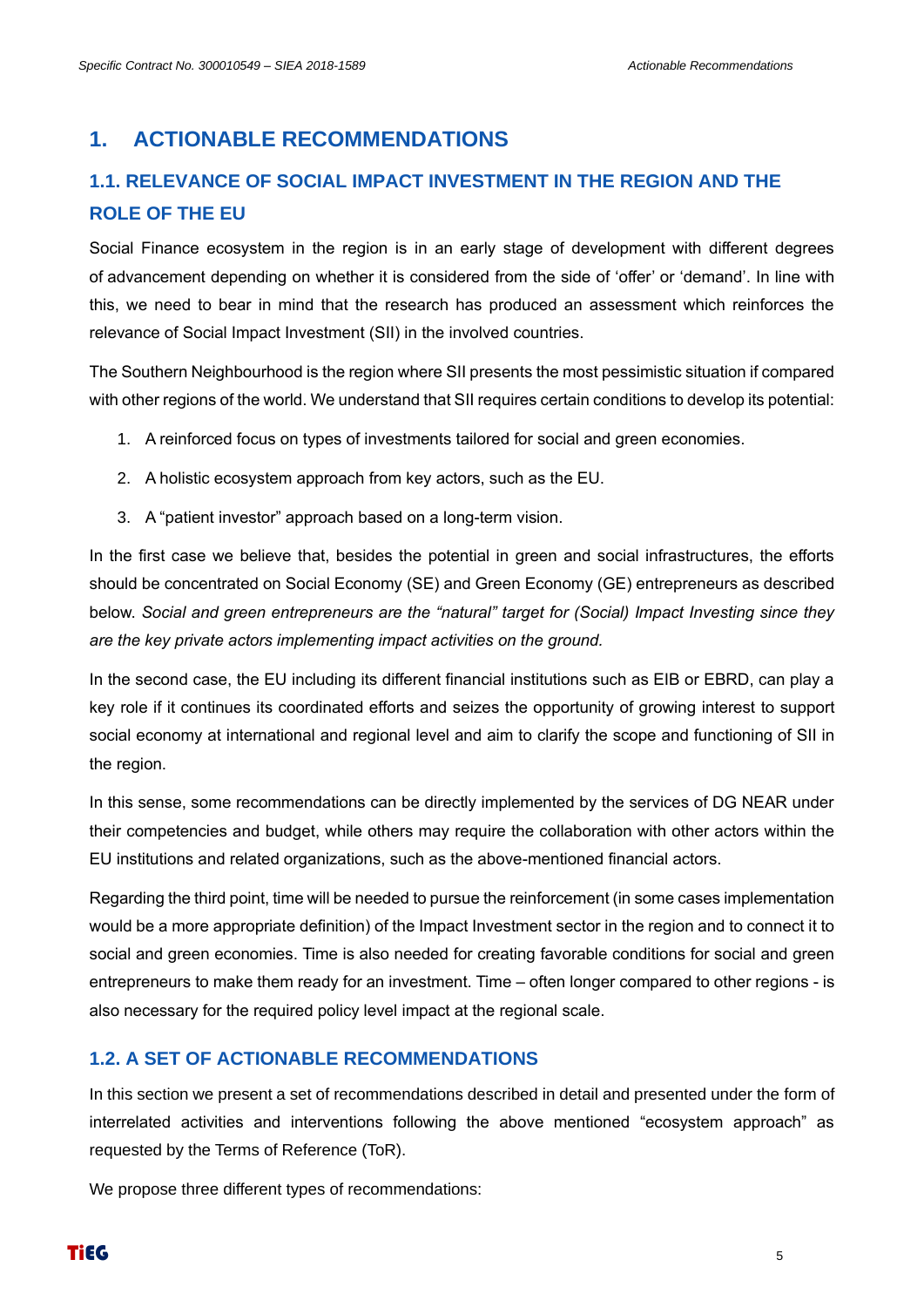- Addressing how the interventions regarding SII, SE and GE should be designed and implemented (such as the level of intervention or the operational definitions).
- Relating specific activities of the EU (such as the regional European Task Force of SE or a policy dialogue).
- Involving actors beyond the EC and DG NEAR. All of those are aimed at Increasing the capabilities of both (offer and demand) sides of the Social Impact Investment Ecosystem in the region through a series of pilot actions.

Such inter-related recommendations can be also considered independently.

The following table links the recommendations and the findings: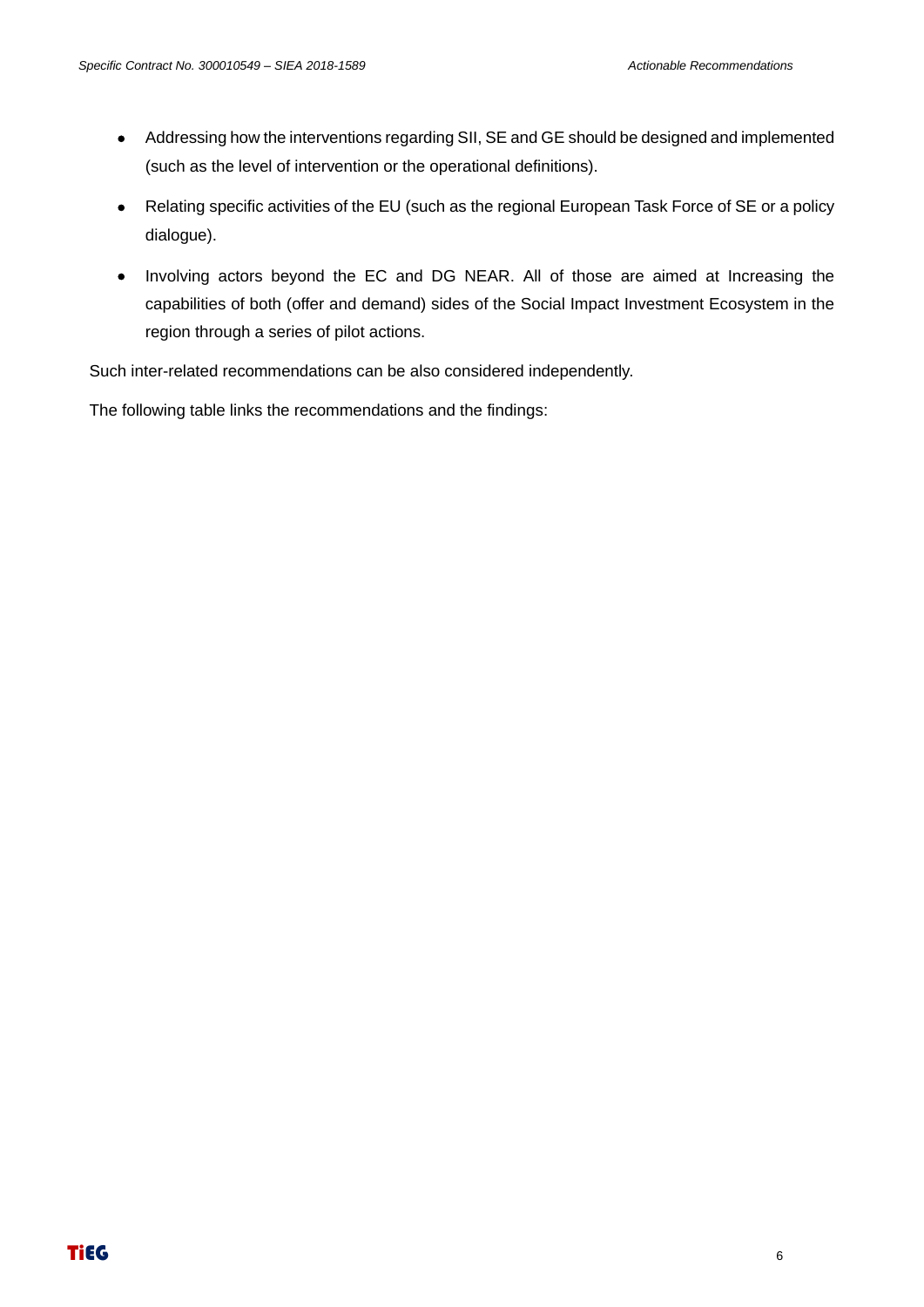#### *Table 1: Linking Recommendations with findings from the first phase*

| <b>Findings/Policy goals</b>                   | <b>Recommendations</b> |      |      |             |      |      |      |             |      |       |       |       |
|------------------------------------------------|------------------------|------|------|-------------|------|------|------|-------------|------|-------|-------|-------|
|                                                | $\overline{N}$         | No.2 | No.3 | <b>No.4</b> | No.5 | No.6 | No.7 | <b>No.8</b> | No.9 | No.10 | No.11 | No.12 |
| 1 Concepts clarification/Overlapping           |                        |      |      |             |      |      |      |             |      |       |       |       |
| 2 Measurement                                  |                        |      |      |             |      |      |      |             |      |       |       |       |
| 3 Ecosystem capabilities                       |                        |      |      |             |      |      |      |             |      |       |       |       |
| 4 Regulatory trends/issues                     |                        |      |      |             |      |      |      |             |      |       |       |       |
| 5 Horizontal governance & non-profit companies |                        |      |      |             |      |      |      |             |      |       |       |       |
| 6 Size (of ticket)                             |                        |      |      |             |      |      |      |             |      |       |       |       |
| 7 Proximity (to community needs)               |                        |      |      |             |      |      |      |             |      |       |       |       |
| 8 Risk                                         |                        |      |      | ৶           |      |      |      |             |      |       |       |       |
| 9 Support (to ecosystem's actors)              |                        |      |      |             |      |      |      |             |      |       |       |       |
| 10 Need for cooperation among stakeholders     |                        |      |      |             |      |      |      |             |      |       |       |       |
| 11 Overcome mismatch                           |                        |      |      |             |      |      |      |             |      |       |       |       |
| 12 Deal flow                                   |                        |      |      |             |      |      |      |             |      |       |       |       |
| 13 Coordination/Access to information          |                        |      |      |             |      |      |      |             |      |       |       |       |
| 14 Informality                                 |                        |      |      |             |      |      |      |             |      |       |       |       |
| 15 Gender                                      |                        |      |      |             |      |      |      |             |      |       |       |       |
| 16 Role of IFIs and similar                    |                        |      |      |             |      |      |      |             |      |       |       |       |
| 17 Role of intermediaries                      |                        |      |      |             |      |      |      |             |      |       |       |       |
| <b>Country-specific priorities</b>             |                        |      |      |             |      |      |      |             |      |       |       |       |
| <b>Morocco</b>                                 |                        |      |      |             | Ο    |      | O    |             |      | O     |       |       |
| <b>Tunisia</b>                                 |                        |      |      |             |      |      | O    |             |      |       |       |       |
| Egypt                                          |                        |      |      |             |      |      |      |             |      |       |       |       |
| <b>Palestine</b>                               |                        |      |      |             |      |      |      |             |      |       |       |       |
| Jordan                                         |                        |      |      |             |      |      |      |             |      |       |       |       |
| Lebanon                                        |                        |      |      |             |      |      |      |             |      |       |       |       |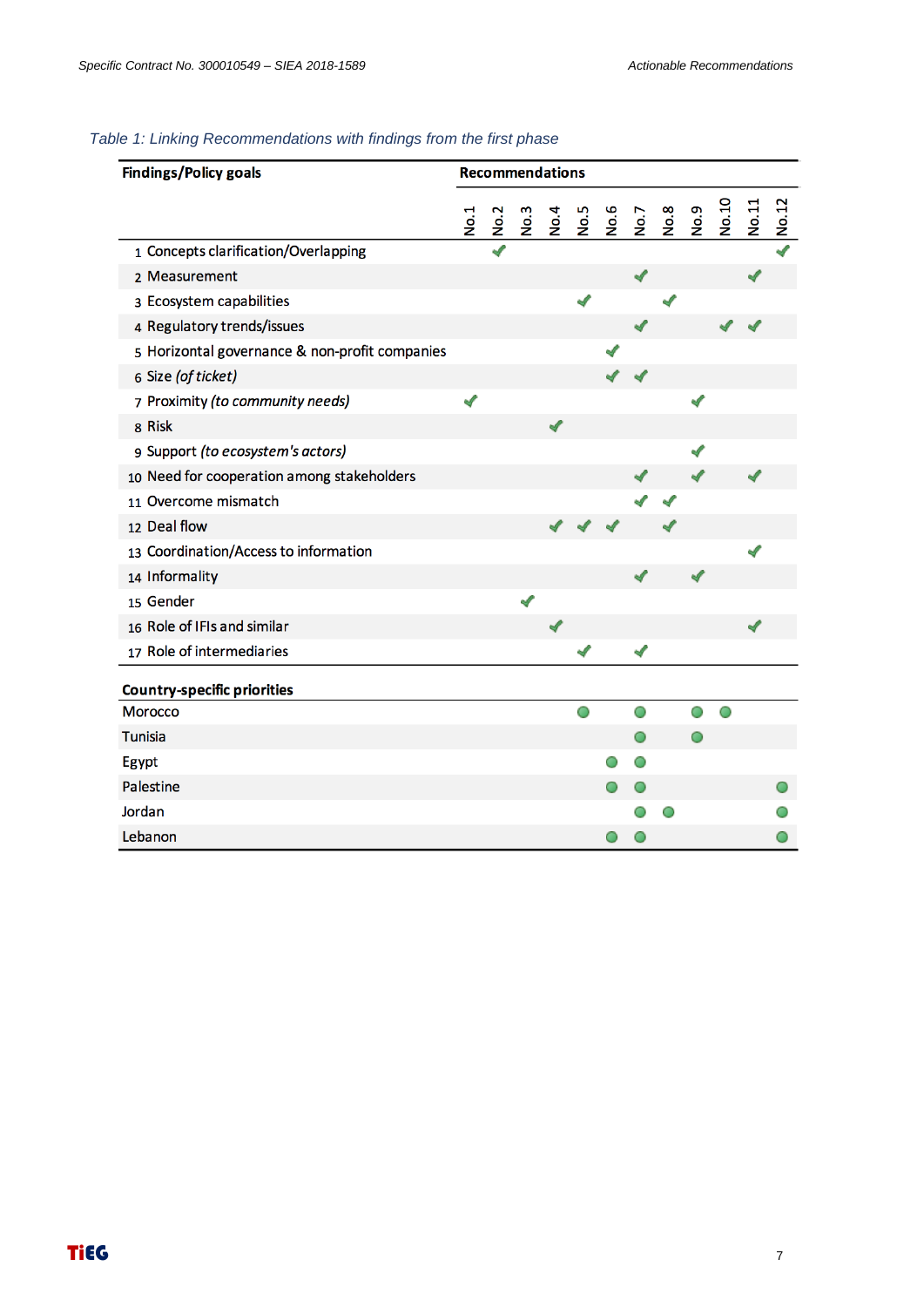#### **MACRO, MESO, MICRO LEVELS OF INTERVENTION:**

The following table provides a conceptual mapping of how the recommendations address the Macro, Meso and Micro level of intervention:

*Table 2: Marco, Meso and Micro levels of intervention* 

| <b>Recommendation</b>                              | <b>Macro</b> | <b>Meso</b>             | <b>Micro</b> |
|----------------------------------------------------|--------------|-------------------------|--------------|
| Geography - Implementing multi-level               |              | X.                      | X            |
| interventions                                      |              |                         |              |
| Setting definitions for the sector                 | X            |                         |              |
| Tackling gender and youth issues                   |              | X                       |              |
| Setting-up Guarantee funds specific for SE and     |              | X                       | X            |
| <b>GE</b> companies                                |              |                         |              |
| Supporting financial intermediaries                |              | X                       |              |
| Implementing Equity and Quasi-equity instruments   |              | $\overline{\mathsf{X}}$ |              |
| Developing Peep learning partnerships to grow      | X            | $\overline{\mathsf{X}}$ | X            |
| social and green economy ecosystems                |              |                         |              |
| Boosting social innovation in order to develop the |              | X                       | X            |
| Social Impact Investment ecosystem                 |              |                         |              |
| Unleashing potential of the Proximity factor       |              | X                       | X            |
| Inclusion of more SE, GE and SII issues in the     | X            |                         |              |
| policy dialogue                                    |              |                         |              |
| Developing specific Key Performance Indicators     | X            | X                       |              |
| (KPIs) for social and green economies              |              |                         |              |
| Setting-up a Regional Task-force                   | X            | X                       |              |

#### <span id="page-7-0"></span>**1.3. "FRAME" RECOMMENDATIONS**

The first three recommendations may also be considered as a frame for the proposed interventions since they refer to multidimensional findings and an ecosystemic approach:

#### **RECOMMENDATION 1: GEOGRAPHY – IMPLEMENTING MULTI-LEVEL INTERVENTIONS**

**Rationale**: The interventions need to get closer to the ground and facilitate the building of connections that improve the flow of information between key stakeholders. This recommendation is linked to the cluster of findings about "Proximity" mainly, and "Cooperation among stakeholders" as a result. In the first case, SE actors have a recognized "capacity of being close to local needs" means also that the support (financial and non-financial) of the sector is required to target local actors based in rural, internal, remote, or shrinking areas. This is especially relevant as many investors/interventions are lacking this local infrastructure/knowledge". Hence, the other interventions proposed in the other recommendations should be designed and implemented with a view to achieve a certain degree of modularity in the level of implementation. It is necessary to balance all four levels proposed below. In the second case we are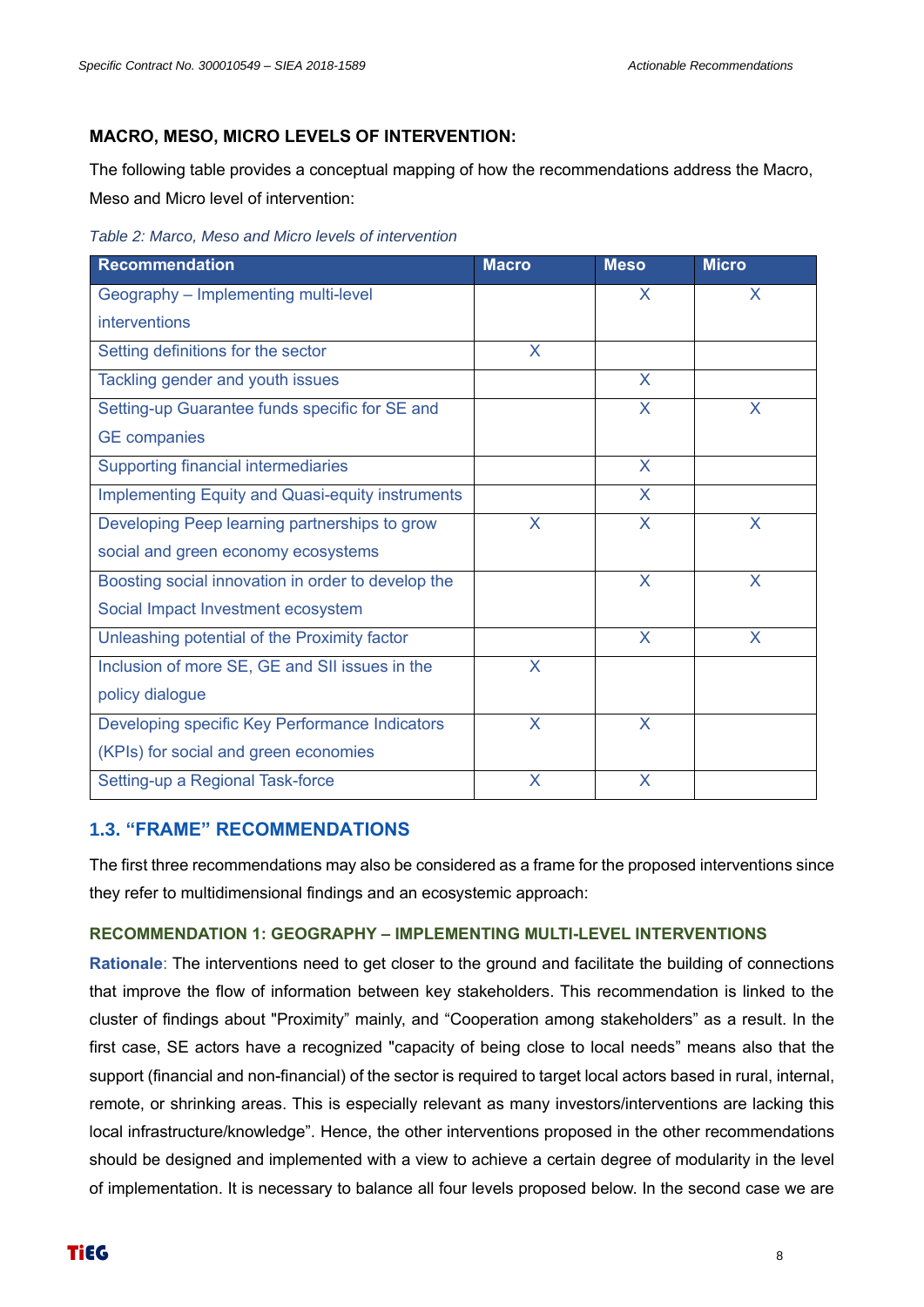referring to one of the elements mentioned in that finding: "At national level, social/green economy players who could be acknowledged as "champions" (leaders, examples) could represent the cornerstones to implement pilot initiatives or act as supporters, mentors, ambassadors". For this reason, we propose a multilevel implementation of certain recommendations, for example by allowing a certain degree of subsidiarity in the implementation of some of the financial vehicles or social innovation programme but allowing for other relevant issues such as dissemination and peer learning to be addressed at higher levels.

**Implementation**: EU actors should improve their initiatives and interventions so that they are able to reach the lowest geographical levels. Such improved proximity could be operationalized and the relevant interventions will include a multi-level implementation.

#### **In order to do so, a four-level structure should be used:**

- 1. **Regional**: this level would see the implementation of activities aimed at dissemination, peer learning and awareness raising. It would also include management of the regional interventions such as the proposed guarantee fund (Recommendation 5), the capacity building activities, the SII instrument and the coordination of sub-regional components and activities that address regulatory and other environmental aspects and social innovation (see below).
- *2.* **Sub-regional**: *here we propose to include three pairs of countries according to location and other characteristics (such as languages, regulatory development, socioeconomic ties, etc.):*  Morocco and Tunisia, Egypt and Lebanon, and Jordan and Palestine.

Sub-regional level will aim to promote and enhance cooperation and will benefit from synergies so the relating initiatives and interventions will at least<sup>1</sup> include regulatory issues and other environmental features and social innovation.

- *3.* **National**: *this would address all proposed funds and instruments (including grants) but also policy dialogue (see Recommendation number 11 "Include SE, GE and SII in the policy dialogue"). Regarding specific countries<sup>2</sup> :*
- 4. Special attention should be paid to developing Egypt's ecosystem thanks to its potential (a more stable economy and therefore less risky at country level, a strong focus on promoting MSMEs and an existence of best examples such as Misr El Kheir Foundation). In this case, actions for Recommendations number 3 "Improving cooperation among stakeholders" (collaboration with Islamic Finance Actors) and number 7 "Implementing equity and quasi-equity instrument" could be particularly interesting.

 $1$  This sub-regional level may not be suitable for all the proposed recommendations.

 $2$  We mention here specific recommendations for a targeted national intervention. However, this does not mean that other recommendations as relevant as R5 (regarding RISK) are not to be implemented in the country. In those cases, those not-mentioned recommendations have to be acted on homogenously across all countries.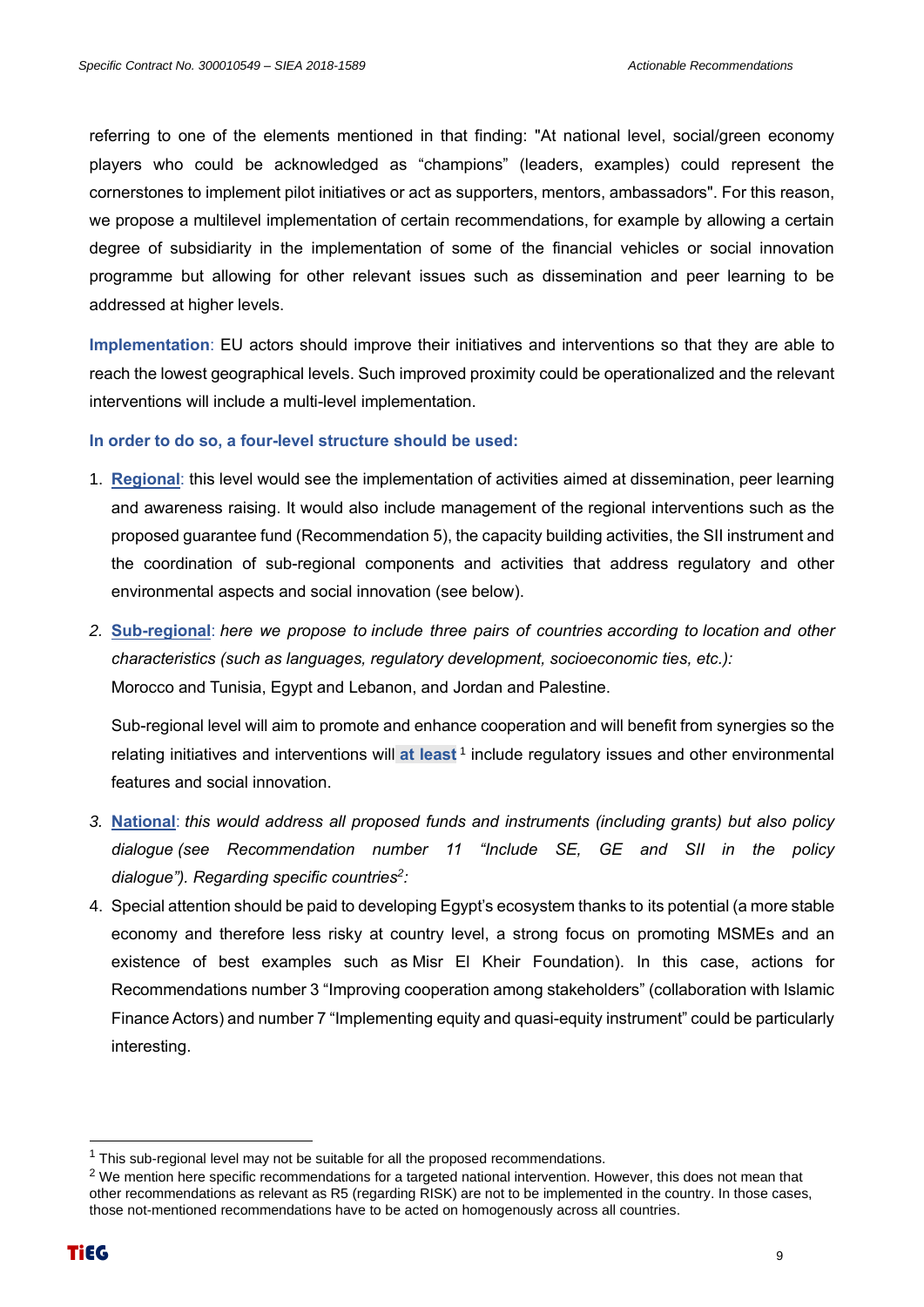- 5. In the case of Lebanon, the political and socio-economic situation is very delicate but the existence of some interesting examples such as Alfanar and Berytech as well as the proposal to pass a Law on Social Enterprises makes it very interesting for Recommendations number 7 "Implementing equity and quasi-equity instrument", number 8 "Growing social and green economy ecosystems" and number 13 "Specific KPIs".
- 6. In the case of Jordan, the ecosystem is still very underdeveloped but actions on recommendations number 3 "Improving cooperation among stakeholders", number 8 "Growing social and green economy ecosystems", number 9 "Boosting social innovation" and number 13 "Specific KPIs may be especially beneficial.
- 7. In the case of Palestine, MFI and cooperatives are significant actors and the existence of interesting institutional actors such as the Palestine Investment Fund could make it especially attractive for recommendations number 7 "Implementing equity and quasi-equity instrument", number 8 "Growing social and green economy ecosystems" and number 13 "Specific KPIs.
- 8. In Tunisia, regulatory approaches still deserve greater attention while the ecosystem is expected to develop quickly with well-established/promising intermediaries and supported by clear interest from public authorities and governments bodies towards the SE sector. Recommendations number 3 "Improving cooperation among stakeholders", number 8 "Growing social and green economy ecosystems" and number 10 "The Proximity factor" may particularly apply to Tunisia's case.
- 9. In the case of Morocco, the cooperative sector is highly relevant in terms of employment particularly for women but suffers from lack of efficient economic organization, access to finance and seems to lack necessary attention from the authorities. Recommendations number 6 "Supporting financial intermediaries", number 8 "Growing social and green economy ecosystems", number 10 "The Proximity factor" and number 11 "Inclusion of SE, GE and SII in the policy dialogue" can be of value for Morocco.
- 4. **Sub-national**: aimed at one or two specific regions per country outside the capital. The relating actions should focus on three interventions: relating to the SII instrument (R7), promotion of Social Innovation (R9) and developing support (R10).

#### **RECOMMENDATION 2: SETTING DEFINITIONS FOR THE SECTOR**

**Rationale**: Different institutions use different or even competing definitions of the SE sector, actors and concepts particularly related to impact. This leads to confusing identification of Social and Green Economy organisations and their needs. In more general terms, such confusion fuels different perceptions and knowledge about the social impact of SE businesses and the way social investors can support the SE sector. It is not uncommon that businesses which visibly don't pursue any social mean are categorized as "social businesses" only by presenting general figures on employment. Thus, the proposed recommendation addresses the "Concept clarification/overlapping" finding presented in the report. In this sense, we could also mention some of the findings: absence of clarity causes that many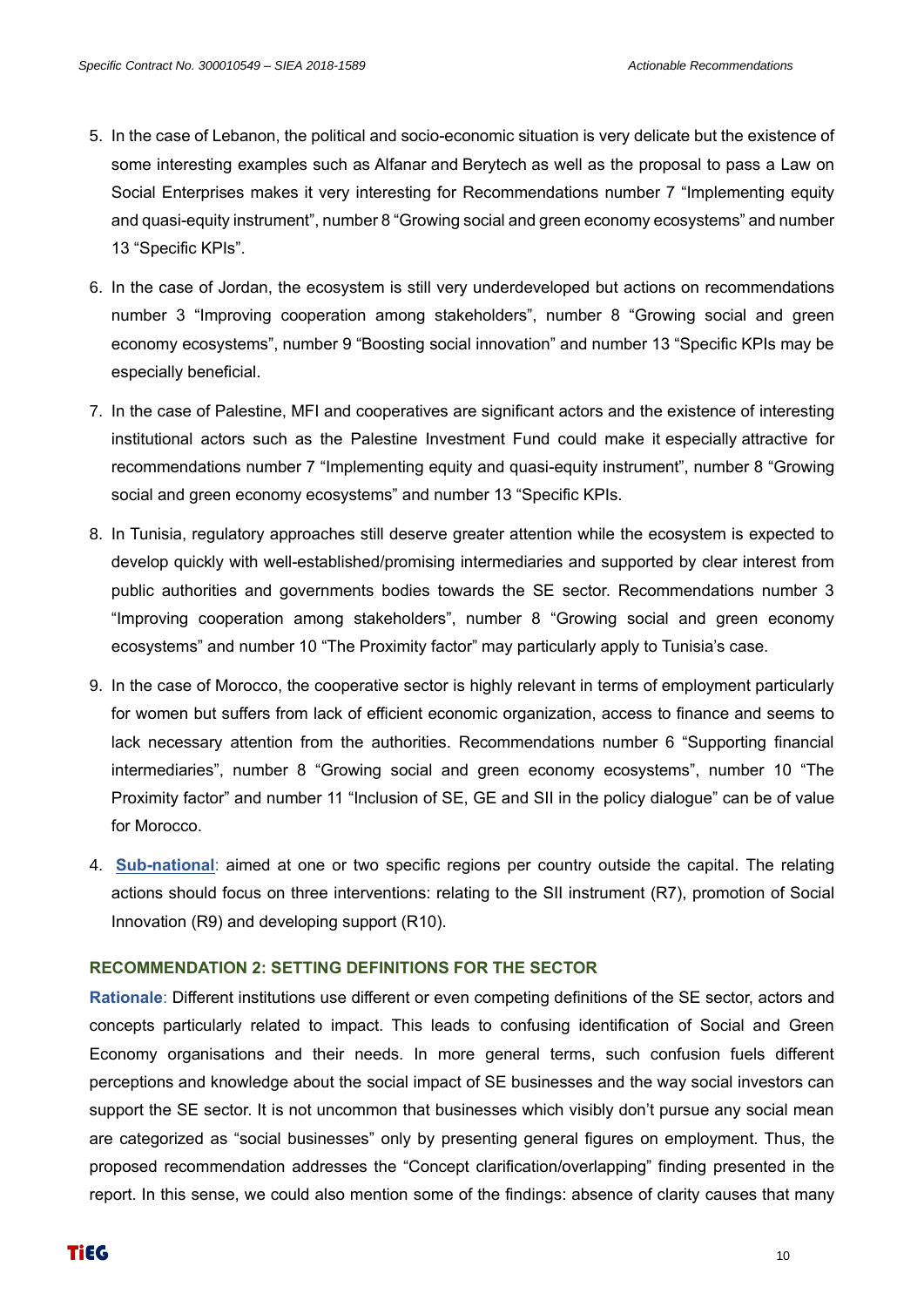actors claim to work in impact finance or support Social/Green entrepreneurs without a clear definition or even without being fully transparent in their communications. Social and green entrepreneurships very often "overlap": on the ground - in many cases – impact driven entrepreneurs target both social and green goals; very often they belong to the same innovative environments and share the same values, networks etc. In some cases, they belong to both social and green economy. In a way, they are part of a larger "sustainable minded economy".

**Implementation**: EU actors should favour the clarification of key concepts such as Social Economy, Social Enterprise, Green Economy and Social Impact Investment at regional and national levels. In order to address this, we propose two initiatives:

- The first is to operationalize under the form of a clear definition of Target/Beneficiaries in the proposed interventions.
- The second is to include an operational definition of SE/GE companies in all the programmes, interventions and policy dialogues, especially those in which EU institutions, specially International Financial Institutions (IFIs), are involved, as well as a definition of SII. We propose to use the definitions mentioned below.

Thus, in the first case, we propose to include specific definitions for two types of actors in ongoing and future EC interventions, as follows:

**MSMEs from the Social and Green Economy**. This could follow the operational definition used in the New Action Plan for Social Economy<sup>3</sup>:

1.1. The definition of Social Economy**:** The social economy encompasses a range of entities with different business and organizational models. They operate in a large variety of economic sectors: agriculture, forestry and fishing, construction, reuse and repair, waste management, wholesale and retail trade, energy and climate, information and communication, financial and insurance activities, real estate activities, professional, scientific and technical activities, education, human health and social work activities, arts, culture and media.

[...] the social economy covers entities sharing the following main common principles and features: the primacy of people as well as social and/or environmental purpose over profit, the reinvestment of most of the profits and surpluses to carry out activities in the interest of members/users ("collective interest") or society at large ("general interest") and democratic and/or participatory governance.

Traditionally, the term social economy refers to four main types of entities providing goods and services to their members or society at large: cooperatives, mutual benefit societies,

<sup>3</sup> Available at:<https://ec.europa.eu/social/BlobServlet?docId=24986&langId=en>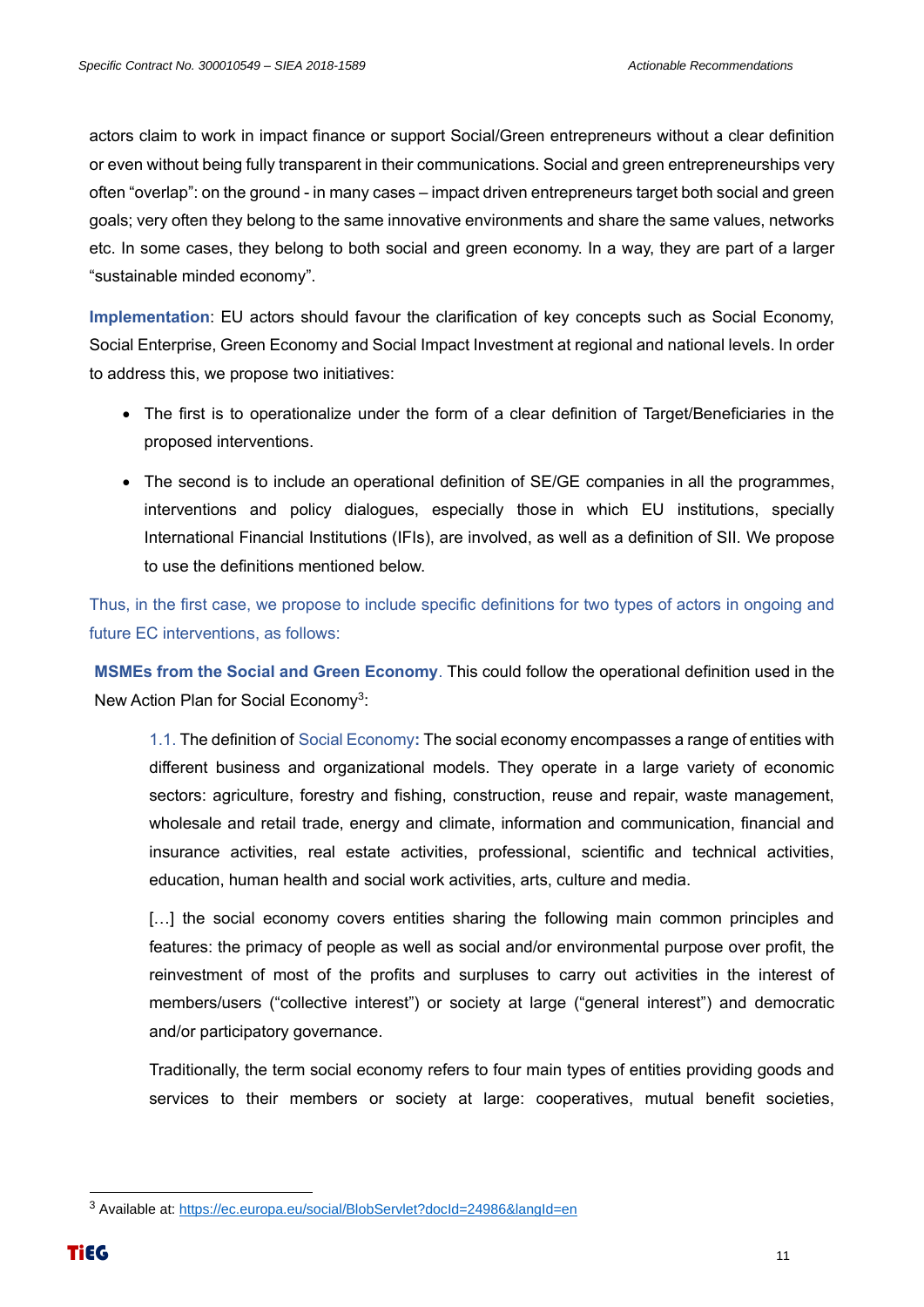associations (including charities), and foundations. They are private entities, independent of public authorities and with specific legal forms"<sup>4</sup> .

1.2. Furthermore, the definition of Social Enterprise used in the Action Plan is as follows:

"Social enterprises are now generally understood as part of the social economy. Social enterprises operate by providing goods and services for the market in an entrepreneurial and often innovative fashion, having social and/or environmental objectives as the reason for their commercial activity. Profits are mainly reinvested with a view to achieving their societal objective. Their method of organization and ownership also follow democratic or participatory principles or focus on social progress. Social enterprises adopt a variety of legal forms depending on the national context"<sup>5</sup> .

1.3. In the case of Green Economy and Green Economy Enterprises the definitions are the same but instead of seeking a more generic Social Impact, both are concentrating in producing a specific environmental impact. Nevertheless, they should be subjected to all the abovementioned requirements in terms of profits and management.

In the case of financial intermediaries and funds/investors, they should refer to Social Impact Investors. In this case we propose to use a definition of EASI  $6$ : as those investors/financial actors whose "investment approach (is) aimed at generating social benefits to individual stakeholders: and the society at large alongside a financial return to the investor. In doing so, impact investing considers social impact accruing to societal stakeholders as an investment objective at least at-par with the financial risk/return profile"<sup>7</sup> . Nonetheless, the financial intermediaries should also use an adequate set of metrics that are in line with the proposed work of the current project "OECD Global Action on Promoting Social and Solidarity Economy Ecosystems" which is expected to develop an international guide on Social Impact **Measurement** 

#### **RECOMMENDATION 3: TACKLING GENDER AND YOUTH ISSUES**

**Rationale**: Despite the progress made in advancing women's rights, gender unbalances are still challenging in the region in terms of education, job creation and decent employment, financial inclusion and economic empowerment. On the other side, the population of the region is among the youngest in the world; youth in the region, including highly- educated youth, is particularly affected by economic downturns and unemployment. This recommendation aims to seize the opportunity offered by a more mature SII ecosystem able to support SE initiatives and designed to tackling the above-mentioned challenges.

<sup>4</sup> Page 5 of the EU Action Plan for SE. Chapter "Defining Social Economy"

<sup>&</sup>lt;sup>5</sup> Idem

 $6$  We propose the definition of EASI because, despite its limitations, (1) it comes from a programme involving key EU IFIs and (2) it has been used and tested in operational conditions, in a multi-country context.

<sup>&</sup>lt;sup>7</sup> Definition included in " EFSI Equity Instrument. Guidance for social impact investors". Footnote 6. [https://www.eif.org/what\\_we\\_do/equity/efsi/call/Guidance\\_for\\_social\\_impact\\_investors.pdf](https://www.eif.org/what_we_do/equity/efsi/call/Guidance_for_social_impact_investors.pdf)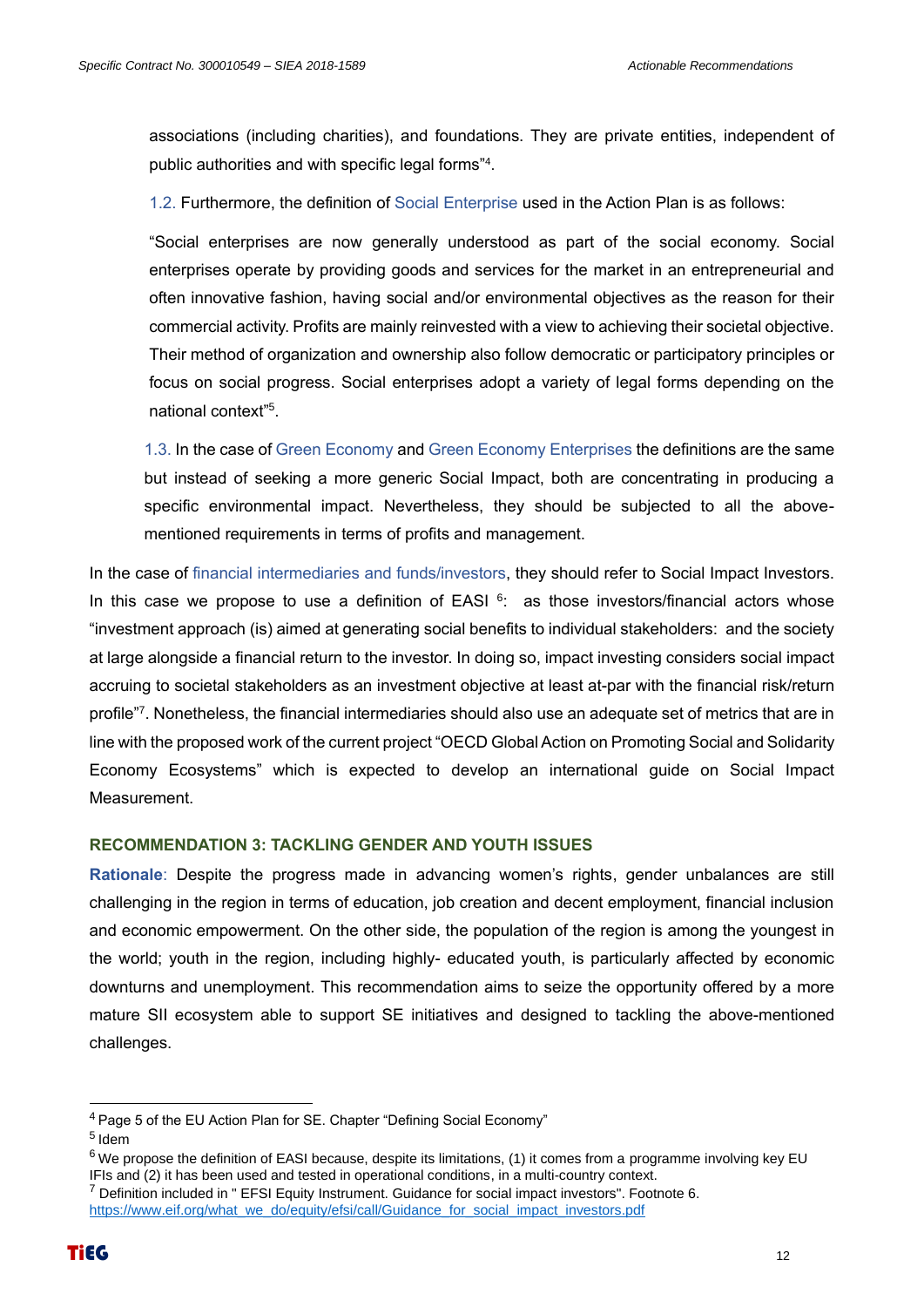**Implementation**: Specific attention should be paid to SE/GE companies addressing gender equality and youth exclusion. Such attention should also build upon refined KPIs and metrics both for SII vehicles and investees. This is operationalized by a specific mention in the section Target/Beneficiaries of the proposed programme and is reinforced through specific directions in Peer Learning Partnerships-Measurement.

#### <span id="page-12-0"></span>**1.4. RECOMMENDATIONS RESULTING IN NEW INSTRUMENTS**

We have formulated five recommendations which should result in a creation of various instruments (such as guarantees, capacity building investment instrument, SII investment to address enterprises with challenging exit strategies and other tools facilitating the development of SII markets at regional and national levels). We recommend to set up new financial instruments to address major gaps and related developments which the existing instruments are not able to fully address.

#### **RECOMMENDATION 4: ADDRESSING RISK – SETTING A GUARANTEE FUNDS SPECIFIC FOR SE AND GE COMPANIES.**

**Rationale:** Risks remain one of the most recurrent findings. Risks are multidimensional and include country-level risks (social unrest, political instability, conflicts etc.), economic risks (domestic macroeconomic unbalances, foreign exchange inadequate policies), insufficient market enabling policies and ineffective market functioning (red tape, fiscal/administrative burden) making the business climate less predictable. Moreover, SE businesses are a new brand of entrepreneurship in the region and struggle to find their way in local environment. Besides this novelty, there are other barriers and obstacles such as inadequate or insufficient regulations and support policies, absence of homogeneous operational definitions, use of inadequate KPIs, etc. All these barriers are addressed by the other recommendations included in this report. For this reason, recommendations should not be considered in isolation.

The current schemes, besides having problems to achieve their full potential (as signalled below), do not specifically address SE and GE entrepreneurs. For these reasons, they need a more specific guarantee, designed to reach and serve them better, allowing them to access certain financial products. As signalled by Barco, S., Bodini, R., Roy, M., and Salvatori, G. (2019) "Improving guarantee schemes is crucial for facilitating access to credit or investment instruments for SSE organizations"<sup>8</sup>.SE idiosyncratic risks combined to these country-wide risks make difficult for the IFIs to adequately respond to financing needs of SE.

Guarantee funds can help incentivize private capital by re-assessing the risks, perception/appetite and mobilize domestic currency resources leading to less exposure to exchange rate fluctuations. Yet the use of guarantee schemes remains limited in the region and IFIs still favour traditional instruments for development financing (grants or lending). Existing risk-sharing facilities in the region are predominantly focused on the specific segment of small and medium enterprises and show no particular preference to

<sup>8</sup> Barco, S., Bodini, R., Roy, M., & Salavotori, G. (2019). Financial Mechanisms for Innovative Social and Solidarity Economy Ecosystems. International Labour Organization. Available at: [https://www.ilo.org/global/topics/cooperatives/publications/WCMS\\_728367/lang--en/index.htm](https://www.ilo.org/global/topics/cooperatives/publications/WCMS_728367/lang--en/index.htm)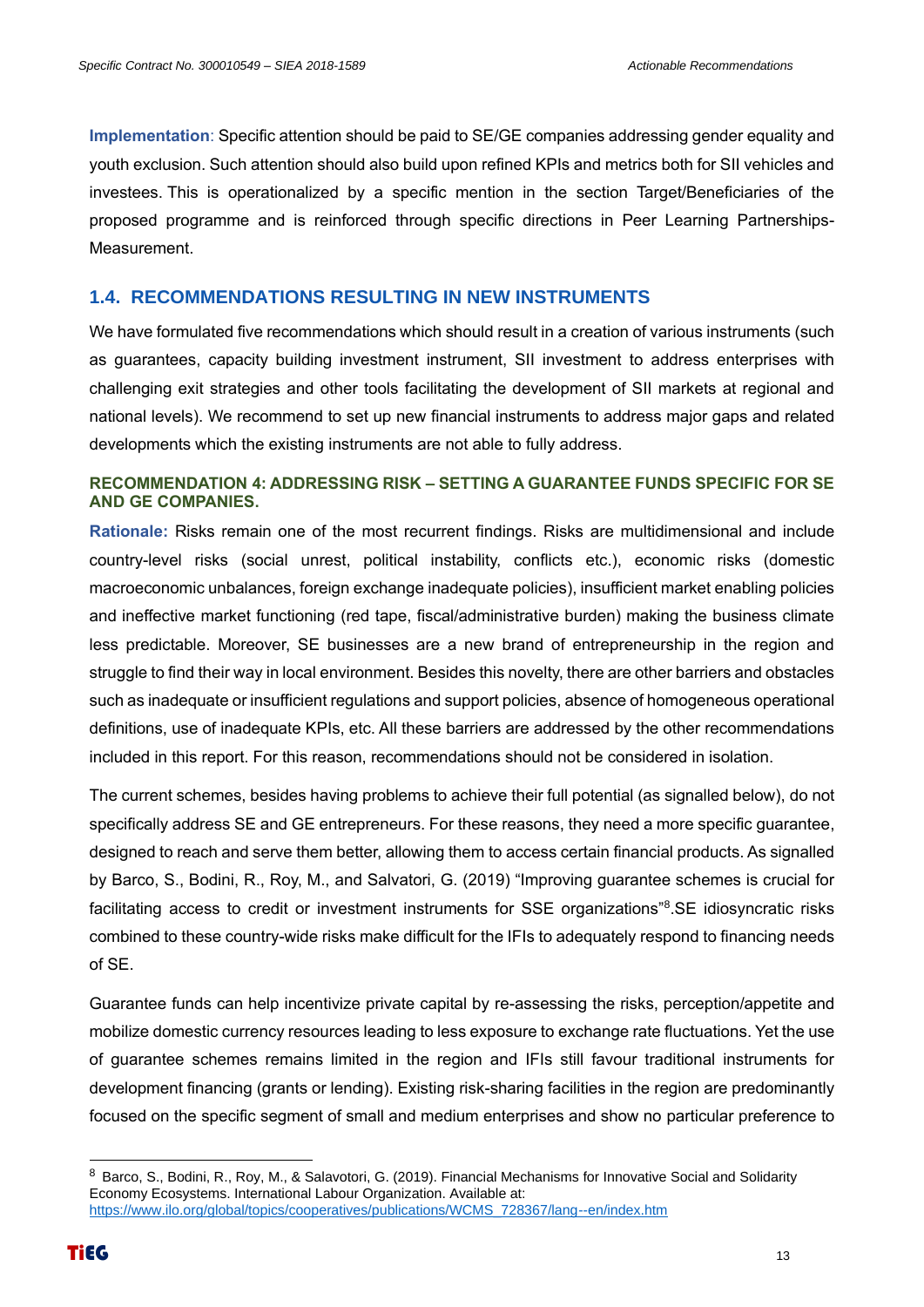the SE sector. But guarantee funds are not a forgone conclusion; for example, AFD's MENA SME Guarantee Fund, inspired by AFD/Proparco's ARIZ risk sharing facility in the West and central Africa, implemented within the EIFI framework has not been, according to interviewees, operational in the countries of the region (partly due to uncompetitive conditions).

This recommendation addresses the finding of "Risk" as interconnected to those of the "Role of IFIs" and the "Deal flow". In the case of the former, the idea is for IFIs to move closer to the needs of a key target group such as SE/GE entrepreneurs. IFIs need to take responsibility in seizing the opportunity of both the trends fostering Social and Green Economy and SII and promote innovative pilot actions. Such innovative actions result in "positive" disruptions that make the market more impactful and sustainable and are in line with policy guidelines and the imminent demands of our society and environment. Furthermore, such pilot actions can gain from similar initiatives within the EU and in other areas of the Neighbourhood policy. In the case of the later, a tailored guarantee fund would build the capability of intermediaries and support actors and would provide a key financial product tailored to the needs of SE/GE entrepreneurs, hence improving the Deal flow.

**Implementation**: A guarantee fund should be set up to enable social enterprise investors and possibly microcredit providers to reach out to Social and Green Economy enterprises that they have not been able to finance otherwise due to potential risks.

The existing guarantee funds benefit to financial intermediaries - mostly banks but also microfinance institutions – to provide collateral for loans to micro, small and medium enterprises with no specific target or inclination towards SE/GE companies. For this reason, we propose that a SE/GE-focused guarantee fund should include specific requirements in the contracts with financial intermediaries to use refined KPIs (see Recommendation 13 "Specific KPIs" for more details) and other instruments ensuring that such guarantees are aimed at SE/GE companies. We propose to use SE/GE specific KPIs to overcome the absence of legal definition in most legal frameworks. Moreover, such guarantee fund should also include Technical Assistance as long as financing SE sector is not far from representing a "novelty" for financial intermediaries in terms of risk analysis, needs assessment, business plan and growth forecast.

The investments covered by such guarantee could be similar to those in the Guarantee Fund for the Popular and Solidarity Economy (GFPSE) from Ecuador:

- Working capital;
- Acquisition of fixed assets;
- Execution of productive entrepreneurship programs or projects;
- Resource mobilization between Social Economy Financial Intermediaries (investments between SE and GE financial intermediaries);
- Guarantees for public contracts by SE/GE companies.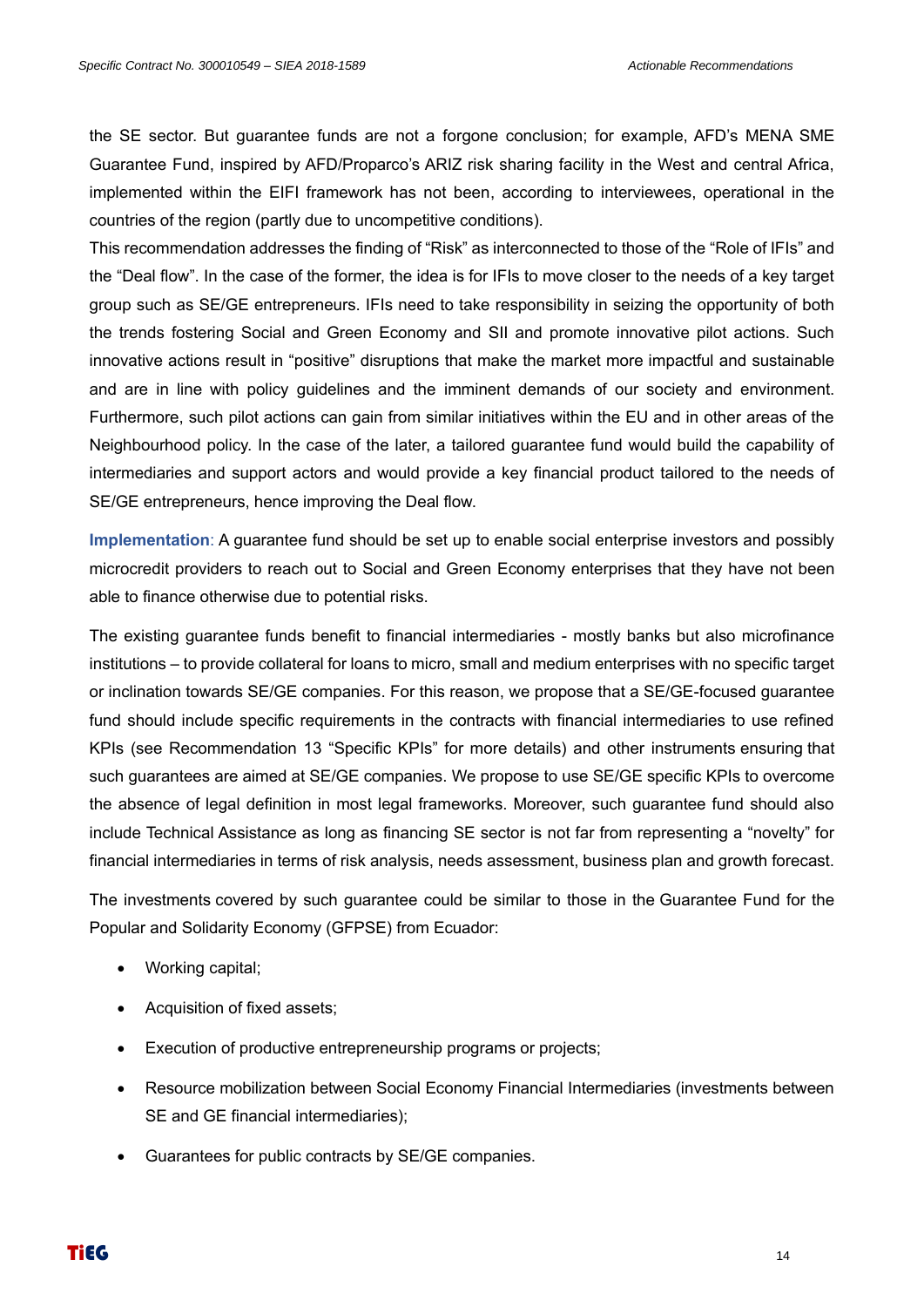In the following table we present a more detailed description of how the guarantee works in Ecuador. Such details can be fine-tuned and adapted to local conditions once the instrument is fully operational.

#### *Table 3: Work of guarantee in Ecuador*

|                          | <b>Credit for organizations</b><br>and microentrepreneurs                                                                                                                                       | <b>Investments between SE</b><br>financial intermediaries                                                                                                                          | <b>Public Contracts</b>                                                                                                                                                                                                                  |
|--------------------------|-------------------------------------------------------------------------------------------------------------------------------------------------------------------------------------------------|------------------------------------------------------------------------------------------------------------------------------------------------------------------------------------|------------------------------------------------------------------------------------------------------------------------------------------------------------------------------------------------------------------------------------------|
| Objective                | Guarantee<br>SE/GE<br>entrepreneurs who do not<br>have sufficient collateral<br>established by banks other<br>financial intermediaries, in<br>accordance<br>with<br>their<br>internal policies. | Encourage the mobilization<br>financial<br>of<br><b>resources</b><br><b>SE</b><br>financial<br>between<br>intermediaries.                                                          | Guarantee<br>government<br>suppliers so that they are<br>awarded a contract with a<br>public entity.                                                                                                                                     |
| <b>Recipient</b>         | Natural or legal person<br>with an acceptable risk<br>rating for the credit union<br>or mutuals.                                                                                                | Financial<br>intermediaries<br>belonging to SE such as<br>Cooperative/ Credit unions,<br>Microfinance<br>some<br>institutions, etc.                                                | Natural or legal person, who<br>has been awarded a contract<br>with a public entity.                                                                                                                                                     |
| Term                     | Up to 72 months                                                                                                                                                                                 | Term<br>agreed<br><b>on</b><br>each<br>investment.                                                                                                                                 | Up to 1 year                                                                                                                                                                                                                             |
| Amount                   | established<br>Amount<br>NCPSF <sup>9</sup>                                                                                                                                                     | Maximum<br>amount l<br>established by NCPSF. Up<br>by to 5% of productive assets<br>of the credit union<br><b>or</b><br>mutuals<br>receiving<br>the<br>investment.                 | Goods: Up to 80% of the<br>contract<br>amount<br><b>or</b><br>an<br>equivalent<br>of<br>up<br>to<br>USD. 100,000.<br>Services: Up to 70% of the<br>contract<br>amount<br>of<br>the<br>contract or an equivalent of up<br>to USD. 50,000. |
| <b>Final destination</b> | Fixed assets or working<br>capital                                                                                                                                                              | Investments to raise money<br>and place it on credit.                                                                                                                              | Working capital                                                                                                                                                                                                                          |
| Coverage                 | Up to 70% of the credit.<br>Subject to analysis by<br>NCPSF.                                                                                                                                    | 100%.<br>The<br>fund-raising<br>credit union<br>or mutuals<br>delivers a loan portfolio<br>endorsement to NCPSF for<br>at least 120% of the value of<br>the investment to be made. | Up to 100%.                                                                                                                                                                                                                              |
| Fee                      | One-time service fee                                                                                                                                                                            | One-time service fee                                                                                                                                                               | One-time service fee                                                                                                                                                                                                                     |

The NCPSF should be in this case the corresponding IFI managing the Guarantee fund.

#### **RECOMMENDATION 5 – SUPPORTING FINANCIAL INTERMEDIARIES**

(Addressing three findings: Ecosystem capabilities, Deal flow and Role of intermediaries):

<sup>&</sup>lt;sup>9</sup> National Corporation of Popular and Solidarity Finance of Ecuador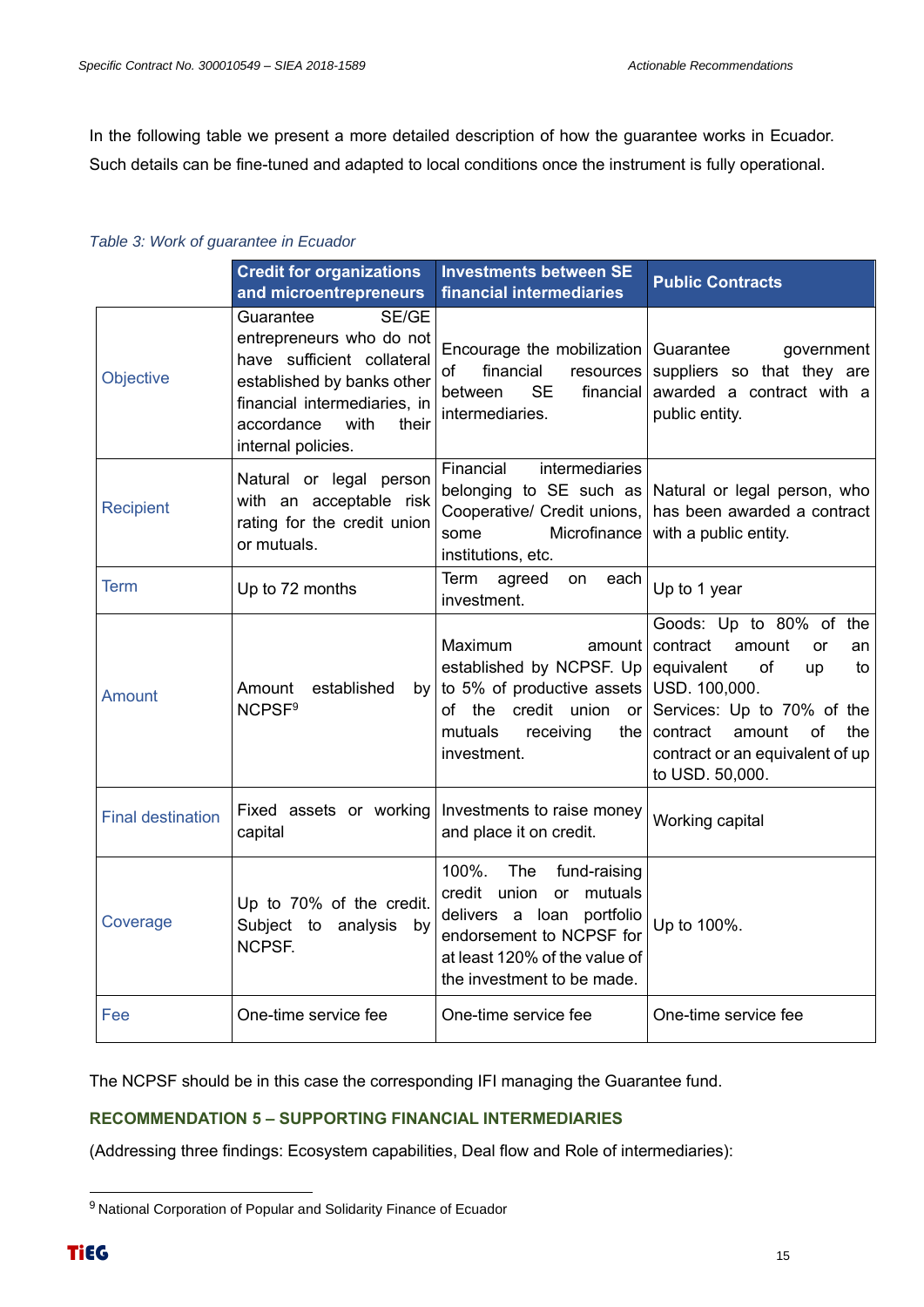**Rationale**: The region is mapped as the least developed SII ecosystem in the world particularly leading to an inadequate offer of services to the nascent SE sector. Consequently, many pieces of the "SE puzzle" need to be assembled to ensure that mechanisms for effective operation of SE market are in place, particularly those relating to funding. Thus, this recommendation addresses the "Ecosystem capabilities" with a focus on the "Role of intermediaries" (by supporting sustainability of existing ones and by helping others to become Social Impact Investors) and the "Deal flow" (by helping intermediaries and supporting Investment Readiness (IR) of exemplary SE and GE companies finally achieve a steady pace of investment in SE/GE companies).

**Implementation**: EU actors should build up the institutional capacity of selected financial intermediaries - commercial banks, micro finance institutions, leasing companies, Islamic finance actors) as well as the Investment Readiness of exemplary Social and Green Economy Enterprises. This is operationalized under the form of the specific capacity building activity which is further developed into two specific activities: (i) setting up an instrument similar to the EFSI equity instrument and (ii) the EaSI Technical Assistance for social enterprise finance. This recommendation intends to building up the institutional capacity of selected financial intermediaries as well as the Investment Readiness (IR) of exemplary Social and Green Economy Enterprises:

- In the case of financial intermediaries, attention should be paid to supporting seed financing in the SE/GE sector, strengthening operational and institutional capabilities or supporting organizational development and expansion of intermediaries with a strong social focus. Financial intermediaries would be also able to receive funds to strengthen their programmes supporting investment readiness.
- In the case of IR, support should target SE/GE companies which are not ready for an investment and it should consist of non-repayable specific technical assistance.

The intervention may also include technical support for innovation-driven intermediaries like FinTechs in order to enhance market development for digitalized financial and non-financial services for businesses with a particular focus on SE businesses. Though not specifically linked to the SE sector, well-established FinTechs may leverage SE business in terms of access to capital (ex. Crowdfunding platforms, payment platforms), cost-efficient operational procedures (ex. real-time management/control procedures) but also SE-tailored financial services ((micro-)insurance). Thus, providing technical assistance (i) to local incubators/accelerators which specialize in supporting SE/GE business and (ii) to microfinance institutions and their related risk management issues linked to SE/GE which are mostly new segments for these institutions and can be an effective means to enhance their ecosystem capabilities.

This could be done by introducing an instrument similar to the EaSI Capacity Building Investments Window<sup>10</sup> but designed for investors dedicated to Social and Green Economy Enterprises. Such

<sup>&</sup>lt;sup>10</sup> More info available at [https://www.eif.org/what\\_we\\_do/microfinance/easi/easi-capacity-building-investments](https://www.eif.org/what_we_do/microfinance/easi/easi-capacity-building-investments-window/index.htm)[window/index.htm](https://www.eif.org/what_we_do/microfinance/easi/easi-capacity-building-investments-window/index.htm)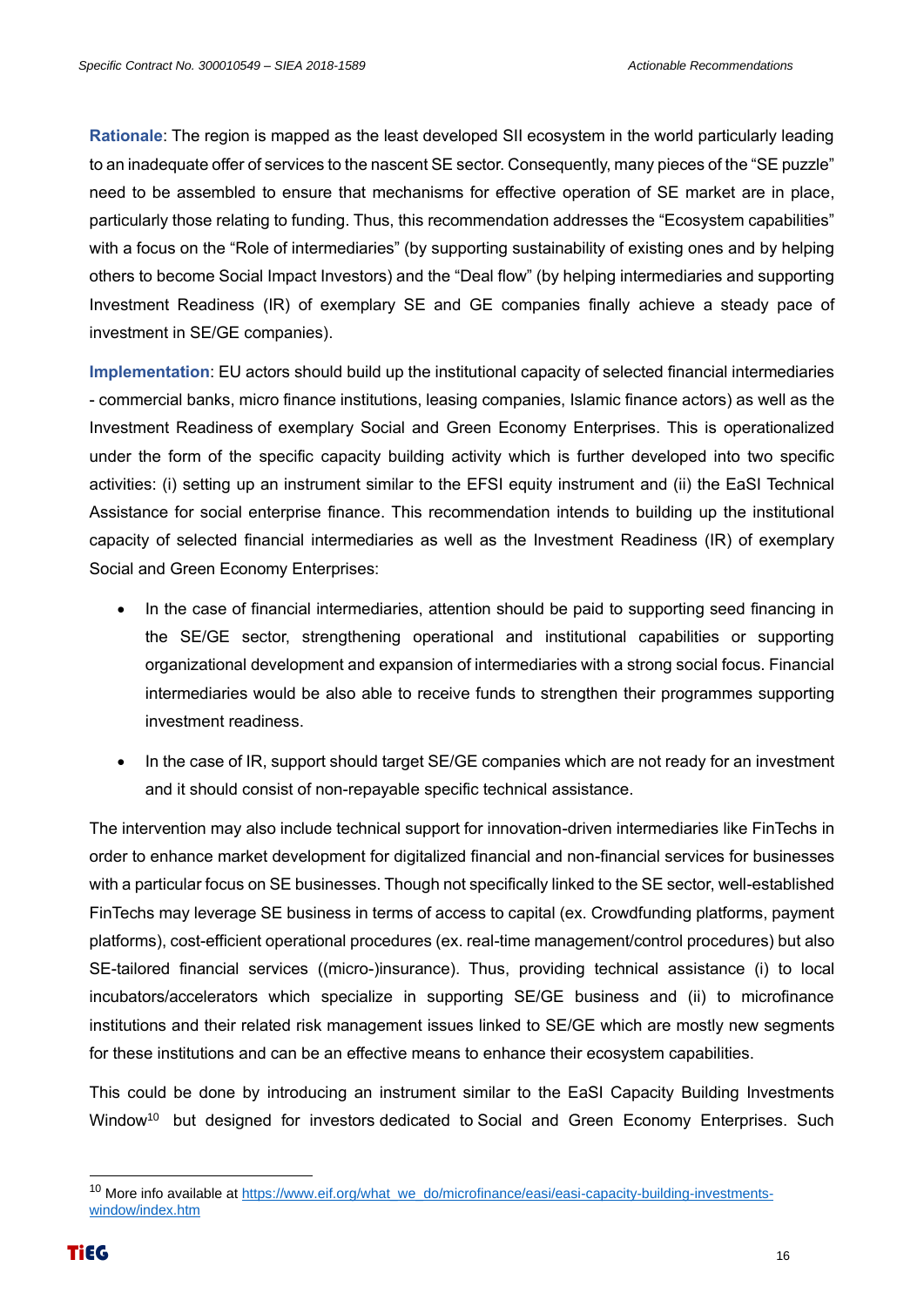instrument is currently absent in the region. This could facilitate access to finance for actors such as COOPMED to foster its sustainability in a deteriorated scenario. Also, it may support other existing initiatives to become more clearly SII, such as regionally oriented "Anava Fund of Funds" in Tunisia which support technology-based start-ups in the region.

The instruments should be able to provide sufficient concessional funds (for example through Technical Assistance) in order to become fully operational.

Finally, focus should be oriented towards individual small-scale investments to final beneficiaries (SE/GE) to address the problem with the tickets size. Specific programmes can be also designed to gear towards the FinTech sector belonging to SII. These programmes will target specific FinTechs i.e. FinTechs that facilitate access to finance for SE enterprises. Such FinTechs improve financial infrastructure through innovative processes and tools that enables SE/GE companies among other to access different types of specific financial (like crowdfunding) and nonfinancial services.

#### **RECOMMENDATION 6 – IMPLEMENTING EQUITY AND QUASI-EQUITY INSTRUMENTS**

**Rationale:** Social and Green Economy companies often present a challenge for investors from the point of view of exit strategies<sup>11</sup>: and can result in a key financing gap for such actors which suffer for having access to (quasi-)equity investments. Two of the main causes for these challenges are horizontal governance and non-profit (or limited profit) nature of many of these companies. There is not such financial instrument in the region as signaled in the finding relating to "the absence of quasi-equity products, specific initiatives beyond granting and the need to strengthen their investment readiness as key barriers in the development of the ecosystem both at national and regional level". We propose to address this by using examples from the EU and other countries (Canada). Furthermore, cooperative and cooperative-like (in areas where cooperative regulation presents a barrier) companies have demonstrated their capacity to address the issue of size of single tickets. This can also offer a solution to another dimension regarding size (the total size of the market for SE and GE), since in some countries such as Morocco, Egypt and (to a certain extent Palestine and Tunisia) cooperatives are numerous target groups which often remain outside of SII related interventions. Moreover, this can also address the Deal flow (by having an impact in the number of sustainable deals available) and the role of IFIs (by fulfilling their role of innovators supporting development of high value SIIs, seizing the above-mentioned opportunity in R5).

**Implementation**: EU actors should boost on-lending and investing to Social and Green Economy Enterprises under the form of equity and quasi-equity investment within selected funds and financial intermediaries<sup>12</sup>. Special attention should be given to those SE and GE enterprises where exit strategies

<sup>&</sup>lt;sup>11</sup> We are referring mainly to those SE and GE companies with strong horizontal governance, not for profit status and/or asset lock as signaled in the corresponding finding (Horizontal governance and Non-profit companies)

<sup>&</sup>lt;sup>12</sup> For some SE/GE with challenging exit strategies, it is not feasible to receive equity investment and for this reason there are more and more initiatives setting up quasi-equity instruments under the form of patient capital or participatory loans.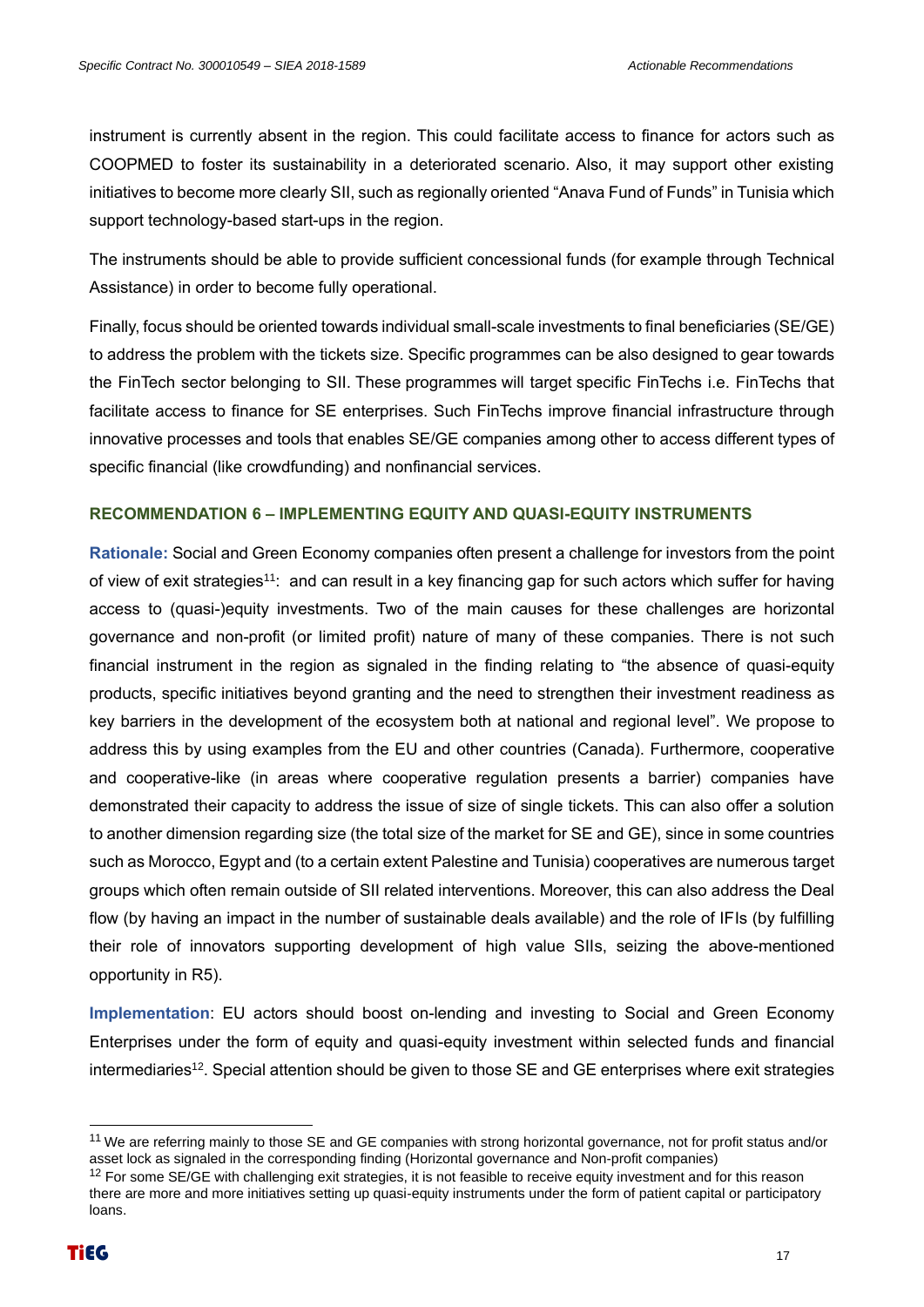are more challenging. This recommendation is operationalized under a SII instrument to be implemented similar to the EFSI Equity instrument<sup>13</sup>/ Social Economy Trust in Canada<sup>14</sup>.

The proposed intervention should at least include two different vehicles: quasi-equity for specific SE companies (with strong horizontal governance and high degree of asset lock) and equity for high Social/Green Impact companies with strong and refined KPIs. This should be done by providing senior and subordinated loans to SII funds and social enterprise lenders to boost on-lending to SE and GE companies and through the financial support to at least one patient capital vehicle.

As mentioned above, currently, there is not an instrument which could serve SE and GE enterprises with challenging exit strategies. It could also be used to provide subordinated debt with below market conditions to intermediaries investing in high Social/Green Impact companies with strong and refined KPIs. Such instrument could be set up by European IFIs following example of the EaSI Capacity Building Investments Window.

As for the patient capital (quasi-equity) vehicle, it could follow the example of the Social Economy Trust in Canada. The conditions of the vehicle could follow those of the Social Economy Trust in Canada:

- The initial investment from the Canadian government (in our case it could be the investment of EU/member countries) was around 15 MEUR for a total initial envelope of 35 MEUR.
- Quasi-equity loans have a 15-year grace period/ delay on repayment of capital.
- They provide two types of quasi-equity loans:
	- Operations Patient Capital (of between 35,000 EUR and 175,000 EUR) must not represent more than 35% of overall project costs.
	- Real Estate Patient Capital, which are to finance the construction and renovation of buildings, (of between 35.000 EUR and 1 MEUR) must not represent more than 32% of project cost.
- Both types of loans are non-guaranteed, with a fixed interest rate for the duration of the investment and a possibility of beginning to repay capital before the term ends with no penalty.

### **RECOMMENDATION 7 – PEER LEARNING PARTNERSHIPS TO GROW SOCIAL AND GREEN ECONOMY ECOSYSTEMS**

**Rationale:** Developing a thriving ecosystem that support the SE and GE entities is a crucial but challenging issue given the low level of preparedness observed in the region. Holistic approaches are generally preferred to address such ecosystem issues as they not only tend to put in place all necessary mechanisms for market development but also to boost coordination among them. Thus, the proposed

<sup>&</sup>lt;sup>13</sup> This instrument provides equity investments to or alongside financial intermediaries and is designed to provide "investments with the intention of generating social impact, targeting social enterprises and social sector organizations established or doing business in EU Member States". More info can be found here [https://www.eif.org/news\\_centre/publications/eif\\_efsi\\_equity\\_en.pdf](https://www.eif.org/news_centre/publications/eif_efsi_equity_en.pdf) 

<sup>14</sup> More info available at<https://fiducieduchantier.qc.ca/?lang=en>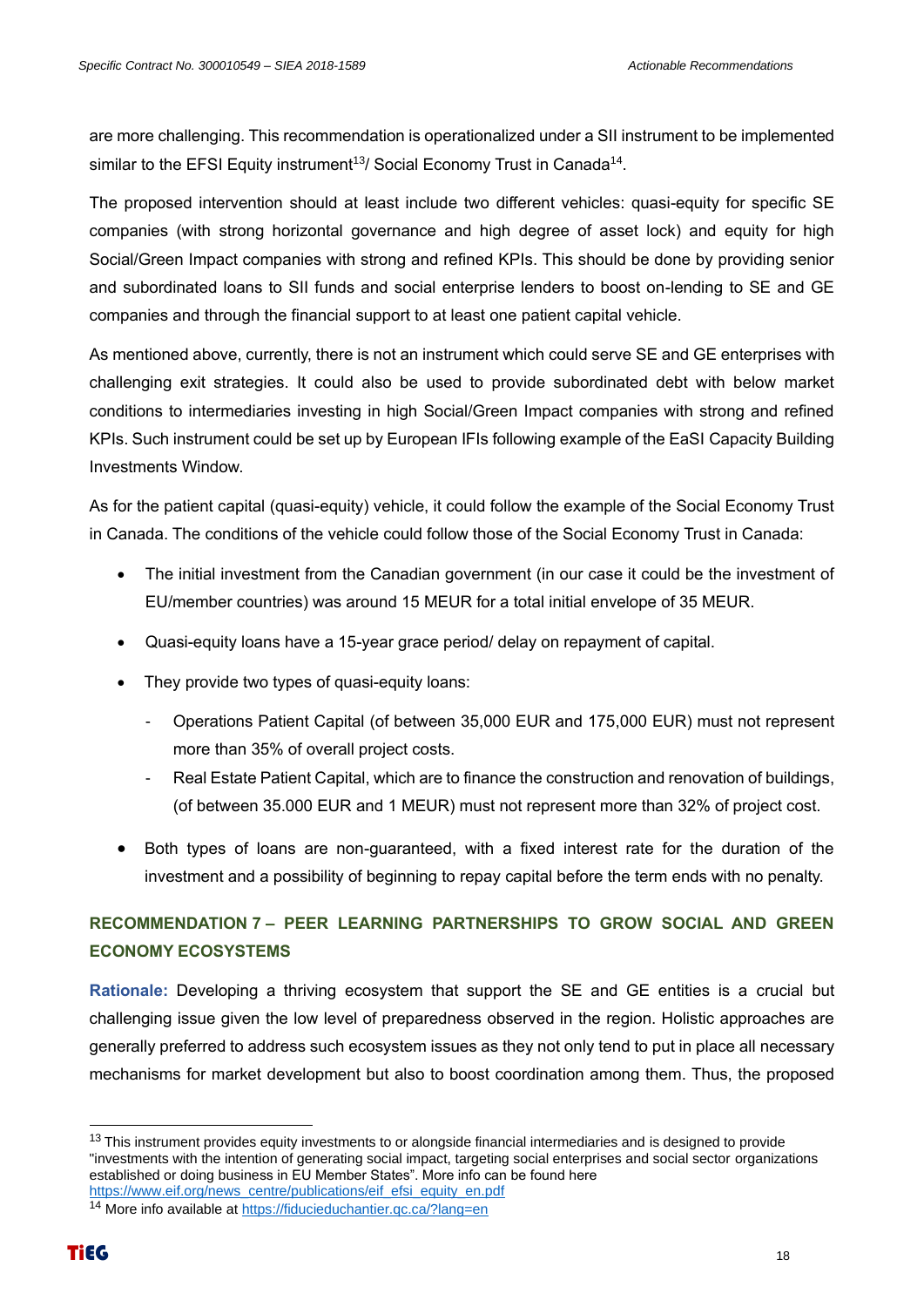recommendation adopts a comprehensive approach which addresses many findings namely, "Regulatory/trend issues, Role of intermediaries, Measurement, Need for cooperation among stakeholders, Overcoming mismatch, Size, Informality. In this sense, it is important to bear in mind that intermediaries, regulatory and policy barriers and the creation of new financial instruments tailored to the needs of SE and GE companies would also help them to grow and address both dimensions of the "Size" problem (the size of the market and the size of single tickets). By addressing a central issue in SII ecosystem building such as Social Impact Measurement (see specific recommendation about) will further build the capabilities of key factors such as IFIs, incubators, financial intermediaries and also policy makers to further adapt to the needs and reality of SE and GE.

Moreover, in order to better connect Impact Investors and social and green economy an improved cooperation among various stakeholders is necessary, such as national public administrations but also between SE and Impact Investors and intermediaries, etc. While enhancing cooperation is deemed to be an integral part of EU-sponsored programmes the recommendation specifically aims at stakeholders that operate or are interested in developing SE funding/investments. Consequently, this recommendation that addresses also the finding of the "Need for cooperation among stakeholders" has a particular and narrow scope and refers only to the SE sector.

**Implementation**: This recommendation is operationalized through activities aiming to address regulatory and other environmental features covering: a sett-up of a (series of) Peer Learning Partnership (PLP) that include public officials, SE and GE representatives.

This intervention can be implemented following 3 specific goals:

- Address regulatory issues: the overall goal is to support regional and national dialogue to implement Social Economy and SII regulations in line with the definitions for the two beneficiaries proposed above.
- Improve measurement: with the intent to further support the intake of internationally recognized metrics such as those proposed by GIIN or 2XChallenge having in mind the results of the "OECD Global Action on Promoting Social and Solidarity Economy Ecosystems" in relation to Social Impact Measurement.
- Promote governance and awareness raising: this sub-objective will help to balance initiatives including both SE/GE entrepreneurs and their networks and SI investors and their networks such as GSG but also others led by SE such as ESMED (Euro-Mediterranean Network of Social Economy).

This could be achieved by collaborative actions with solid track record in building friendlier ecosystems such as Peer Learning Partnerships (PLP) that include public officials, SE and GE representatives, SII representatives (as well as incubators and other intermediaries). As mentioned above these could address at least two main issues (under the form of Peer Learning Clusters within the Peer Learning Partnership):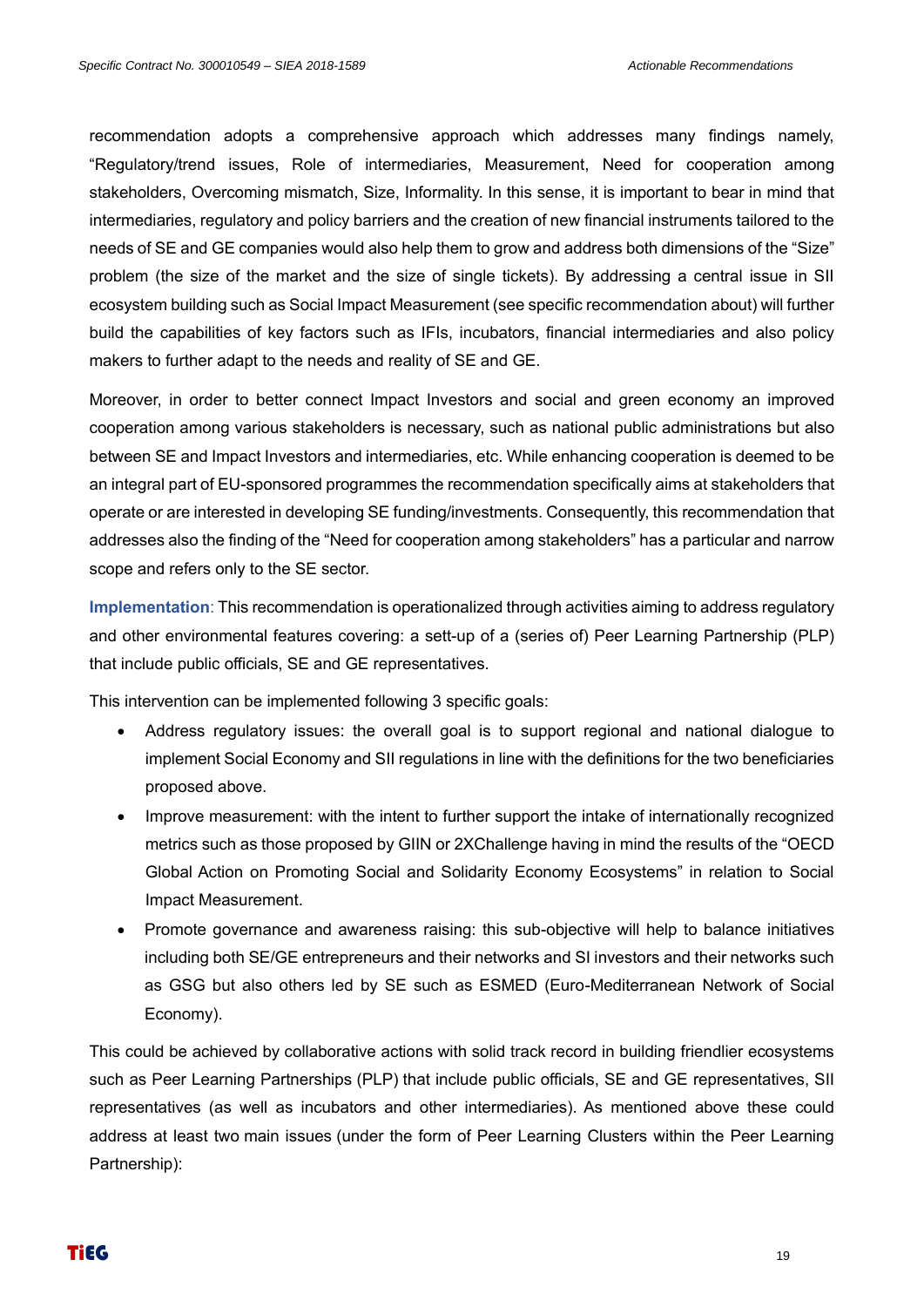- 1. Regulatory frameworks in the area of both SE/GE and SII, for example: Cooperative laws updates, Social Economy laws and certification schemes, disclosure regulation for sustainable investment, etc. Special attention should be given both to barriers and incentives to foster an "aggregation approach" (specially on the side of the SE/GE companies) and to address informality.
- 2. Measurement: For example, by most suitable metrics, the barriers and gaps for the most efficient intake of such metrics, etc. Specific attention should be paid to facilitating the intake of more complex KPIs in the area of Gender and Youth. For example, KPIs which go beyond women employment and expand to women economic empowerment, social inclusion of disadvantaged women categories such as unmarried women with children, disabled women etc. Gender also needs to be considered as a cross-cutting topic through some specific actions. Furthermore, in this specific area some potential VC investors are starting to dedicate resources to investments close to Impact investment. However, these are not yet SII and more efforts are required until they become real impact investors. A collaborative action built around learning such as PLP could be also an excellent strategy.

In order to foster efficiency and impact it could be worth collaborating with existing initiatives in the same area as for example a potential follow-up to OECD's Global Action and Coop4Dev project. Also, initiatives such as GSG, 2XChallenge and GIIN could be involved either as full members of the PLPs or as collaborators.

Finally, efforts are required towards the microfinance sector to adopt and report on standardized metrics to measure outreach such as the Poverty Probability Index (PPI) These efforts may come under grants, technical assistance and/or conditional financial to MFIs upon the effective implementation of these KPIs for targeting and monitoring purposes.

This intervention could also include dissemination and awareness raising activities, such as global annual conference or specific awareness raising and dissemination activities at national level showcasing the cases analyzed in the PLPs. Besides this, collaboration with other relevant regional and national conferences could be established in the dissemination plan.

3. The potential of Islamic Finance seems still untapped despite of recent legislative initiatives introduced in Morocco, Tunisia and Jordan to boost its penetration.

Special attention should be paid to Islamic Finance instruments/actors, namely:

- $\circ$  Sharia-compliant bonds (Sukuk), For example in their role as vehicle for social impact investment.
- $\circ$  Donations (Zakat), For example in their role as part of the financial structure/income of Social Economy enterprises.
- $\circ$  Endowments/trusts (Awqaf), These, if combined with different types of Social Economy enterprises could mutually reinforce their sustainability and impact.
- $\circ$  Mutual insurance (Takaful), These are potential actors also in supporting social and green economy enterprises and in channelling financial resources towards them.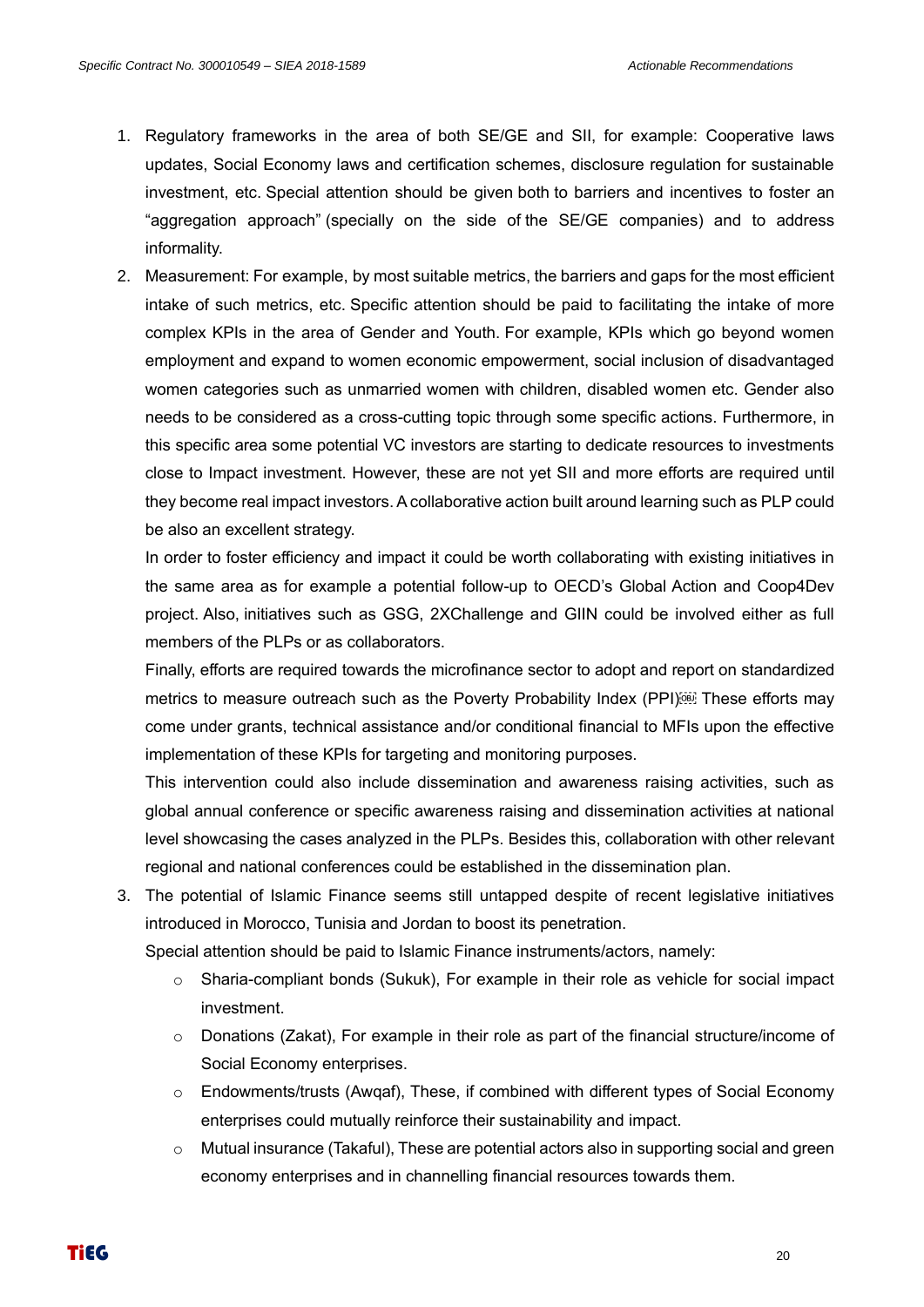Islamic finance shows great potential in channelling private domestic savings into the financial sector. OCDE suggests that part of Islamic finance worth of US\$ 3.5 trillion in 2022, may be operationalized to promote sustainable development in Muslim-majority countries. Inappropriate/insufficient regulatory environment along with some misperceptions still hampers the development of Islamic finance in the region. However, as already underlined in the findings, some of Islamic finance vehicles like those based on compulsory saving (zakat), play a role in Social Finance, but in the form of grants either from CSR or natural persons to charities. Some of those charities are Enterprising Non-profits, and therefore they can be considered as parts of the Social Economy.

Sukuks like bonds are investments based on the performance of underlying assets which are structured under Sharia compliant rules. Social/green enterprises can play the role of such assets and thus attract sukuks investments particularly in the area of healthcare and education. Awqaf, like any other faith-based low-profit-seeking endowment are particularly keen in responsible investment in areas where social enterprises usually operate, which will among others raise public awareness on the availability of such instruments. This could be especially relevant in the case of Recommendation 9 (see below) with a specific activity proposed in this direction.

#### **RECOMMENDATION 8 – BOOSTING SOCIAL INNOVATION IN ORDER TO DEVELOP THE SOCIAL IMPACT INVESTMENT ECOSYSTEM**

**Rationale**: Social innovation is at the heart of SE/GE but innovation requires inducive environment made of supportive institutional capacities and funding mechanisms (supply side) which fuel creative businesses ideas (demand side). The Social Finance market is severely underdeveloped, and a key instrument could be the promotion of bottom-up, collaborative initiatives which at the same time address some of the issues signalled in the findings and addressed by other recommendations, but also produce innovation which can be a source of learning in the region. Thus, as demonstrated by EASI and the Social Finance program in Canada among others, it may not be sufficient to provide funds for the investors and financial intermediaries or to support SE/GE entrepreneurs in their efforts to become investment ready. There may be a need to experiment with other innovations such as the development of participatory loans, mutual guarantee companies or the use of distributed ledger technologies to improve social impact measurement. The proposed recommendation stresses the importance of social innovation by addressing the "Ecosystem capabilities" (by facilitating Social Innovations which address the gaps of the Ecosystem) and the "Deal flow" (by improving the options of some potential deals to become more investment-ready) findings along with the "Overcome mismatch" finding. The latter aiming at fostering collaborative initiatives which facilitates that resulting instruments and interventions are balanced from the point of offer and demand, and also that the existing variety in terms of instruments set up by IFIs (offer), results in a much-variegated set of instruments adapted to the need of SE and GE actors (demand).

**Implementation**: EU actors should promote innovative actions addressing gaps in the SII ecosystems. Such action should involve actors from both offer and demand sides and they should be directed at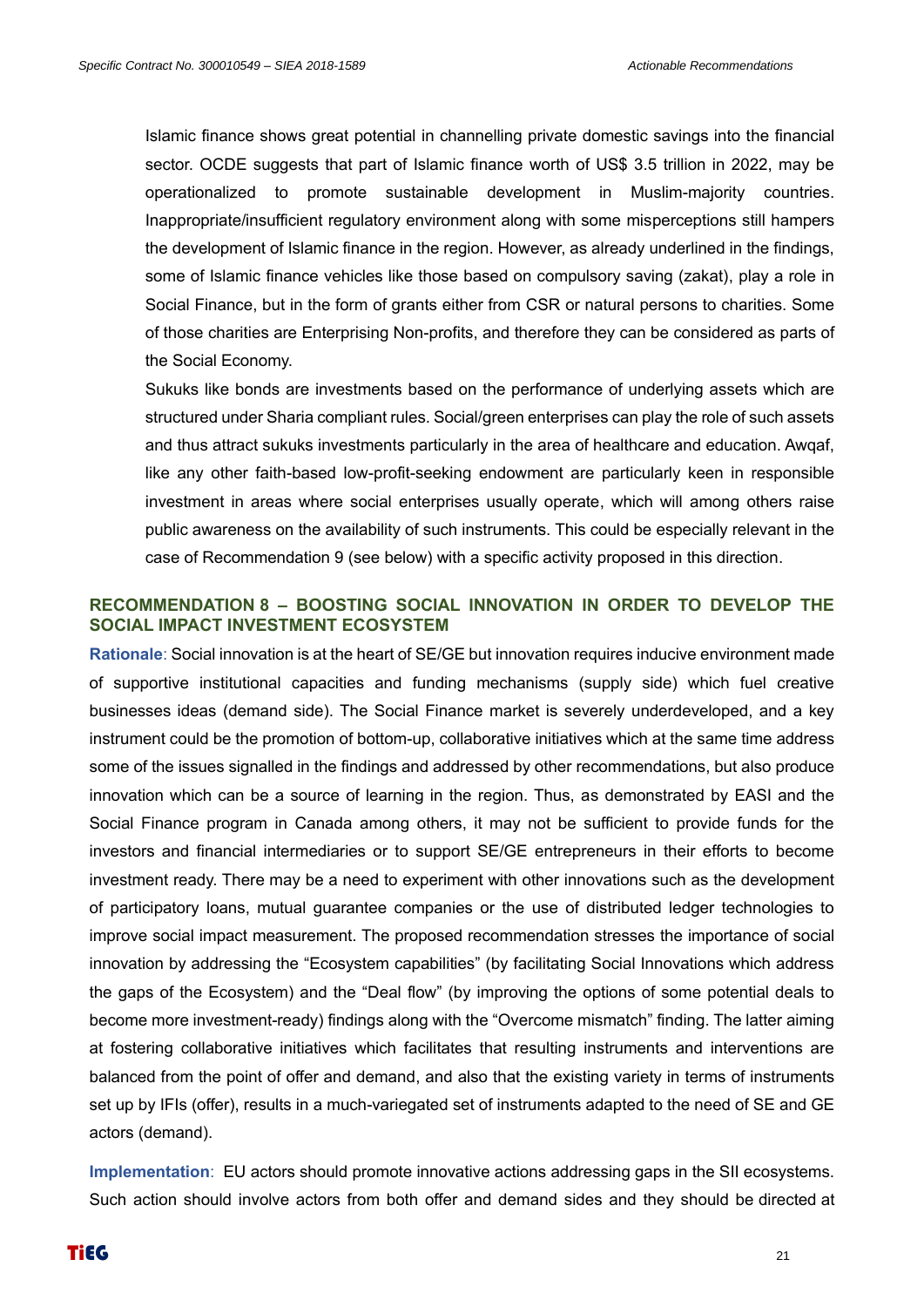building the SII ecosystem by targeting both offer and demand as well as intermediaries. This recommendation is linked with other recommendations since it can improve and mutually reinforce actions within recommendations 5, 6 and 7.

This intervention could provide grants to develop four different targets:

- Preparatory actions supporting the demand and supply side of the market for social enterprise finance<sup>15</sup>. These could be: establishment of social finance partnerships, establishment of social finance instruments and mechanisms, establishment of collaborative funding models for social enterprises or development of investment readiness support for social enterprise, among others.
- Actions to boost the demand and supply side of the finance market for social enterprises<sup>16</sup>. Actions to be funded in under this theme could be the following:
	- Analytical activities such as market assessments, mapping projects, assessment of feasibility and suitability of setting up social finance mechanisms/instruments, design of methodologies, tools, processes;
	- Marketing/networking actions aimed at bringing in additional investors (e.g. organization of meetings or participation in relevant conferences/ fora that gather potential investors);
	- Training activities and capacity building actions (e.g., aimed at developing capacities for managing investments);
	- Knowledge dissemination and know-how transfer from and to peers in other EaSI participating countries (e.g., study visit, expert workshop, adaption of tools, procedures/contracts, etc.);
	- The replication or adaptation of proven financing or support models, to be implemented in other countries. This may also include translations.
- Transaction cost support for social enterprise finance<sup>17</sup>. Here we propose to include interventions related to the preparation, conclusion and follow-up of long-term risk capital investments into social enterprises which may include a mix of activities such as:
	- travelling to meet (potential) investees;
	- screening and processing investment applications;
	- preparing legal documents, potentially with a lawyers' advice;
	- carrying out the due diligence, including assessing (potential) impact of the investment;
	- providing investment readiness, scaling readiness or business restructuring support;
	- bringing in co-investors; managing the investments and monitoring social impact.
- Collaborative actions between Islamic Finance, financial intermediaries and SE/GE enterprises. This should try to include specific collaboration with the Global Islamic Finance and Impact

<sup>&</sup>lt;sup>15</sup> Examples of actions to be funded through this can be found here: <https://ec.europa.eu/social/BlobServlet?docId=13084&langId=en>

<sup>&</sup>lt;sup>16</sup> Examples of actions to be funded through this can be found here:

<https://ec.europa.eu/social/BlobServlet?docId=23243&langId=en>  $17$  Examples of actions to be funded through this can be found here:

<https://ec.europa.eu/social/BlobServlet?docId=23262&langId=en>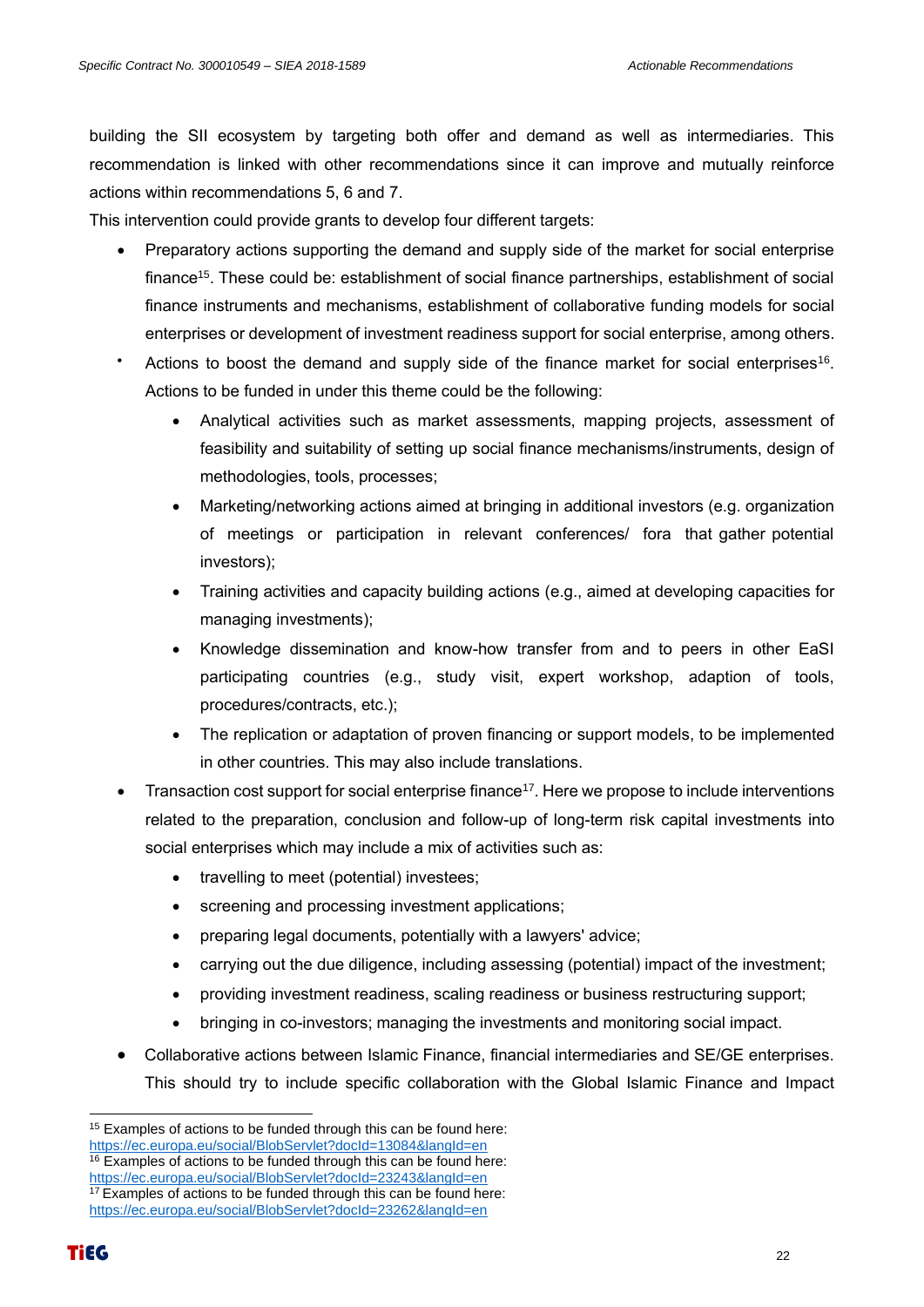Investing Platform's (GIFIIP). Here we propose to include any type of activities included in the previous three sections.

#### **RECOMMENDATION 9 – UNLEASHING THE POTENTIAL OF THE PROXIMITY FACTOR**

**Rationale**: SE businesses are above all community-rooted economic activities. This SE feature needs to be emphasized and promoted by all stakeholders as a means to contribute to the local development in countries where centralized political and economic systems are paramount and leave little room to locally- born economically viable solutions. This recommendation addresses a group of 4 findings: Proximity, Informality, Support, Role of IFIs and Cooperation among stakeholders. Among those, the issues of support and informality are particularly relevant since through this action these challenges are addressed at the adequate level but within a regional framework.

**Implementation**: EU actors should engage with and support current local public and private actors and NGOs who actively promote community-based SE activities. This is operationalized under the form of development support intervention, as described below. This could be achieved by country-level interventions to support the development of social and green economy initiatives in disadvantaged geographic areas and/or communities as for example the interventions implemented by the Italian Cooperation in Tunisia through bilateral and multilateral channels (mostly grants) to support decentralized, integrated local development, juvenile employment in sustainable agro-industrial activities, cross-sectoral development of territories and upgrading local authorities' capabilities with innovative SE-oriented economic analysis and planification tools/methods.<sup>18</sup>

This intervention could deliver grants to SE-oriented local businesses and technical assistance to other actors, public and private aiming at:

- Building a viable local SE business sector with the potential to networking into formalized entities as a factor of sustainable growth.
- Supporting public policy implementation in these areas in relation to the SE but not only in order to ignite and sustain local economic dynamics and market.

Supporting local NGOs providing business development services to the SE businesses in these areas. Funding, mostly grants but also "prêts d'honneur", and technical assistance preferably to exportdriven entities can also be a valuable tool in strengthening local cohesion in fragile/declining communities.

#### <span id="page-22-0"></span>**1.5. RECOMMENDATIONS RESULTING IN NEW INSTRUMENTS**

Besides the previous recommendations which are further developed under a highly operational form, and which could be implemented under the form of policies or programs, we propose a series of other ones which are either addressed at issues related to the internal organization of work (such as ECTF or

<sup>18</sup> [https://tunisi.aics.gov.it/wp-content/uploads/2020/07/Fiche-thématique-ESS.pdf](https://tunisi.aics.gov.it/wp-content/uploads/2020/07/Fiche-thématique-ESS.pdf)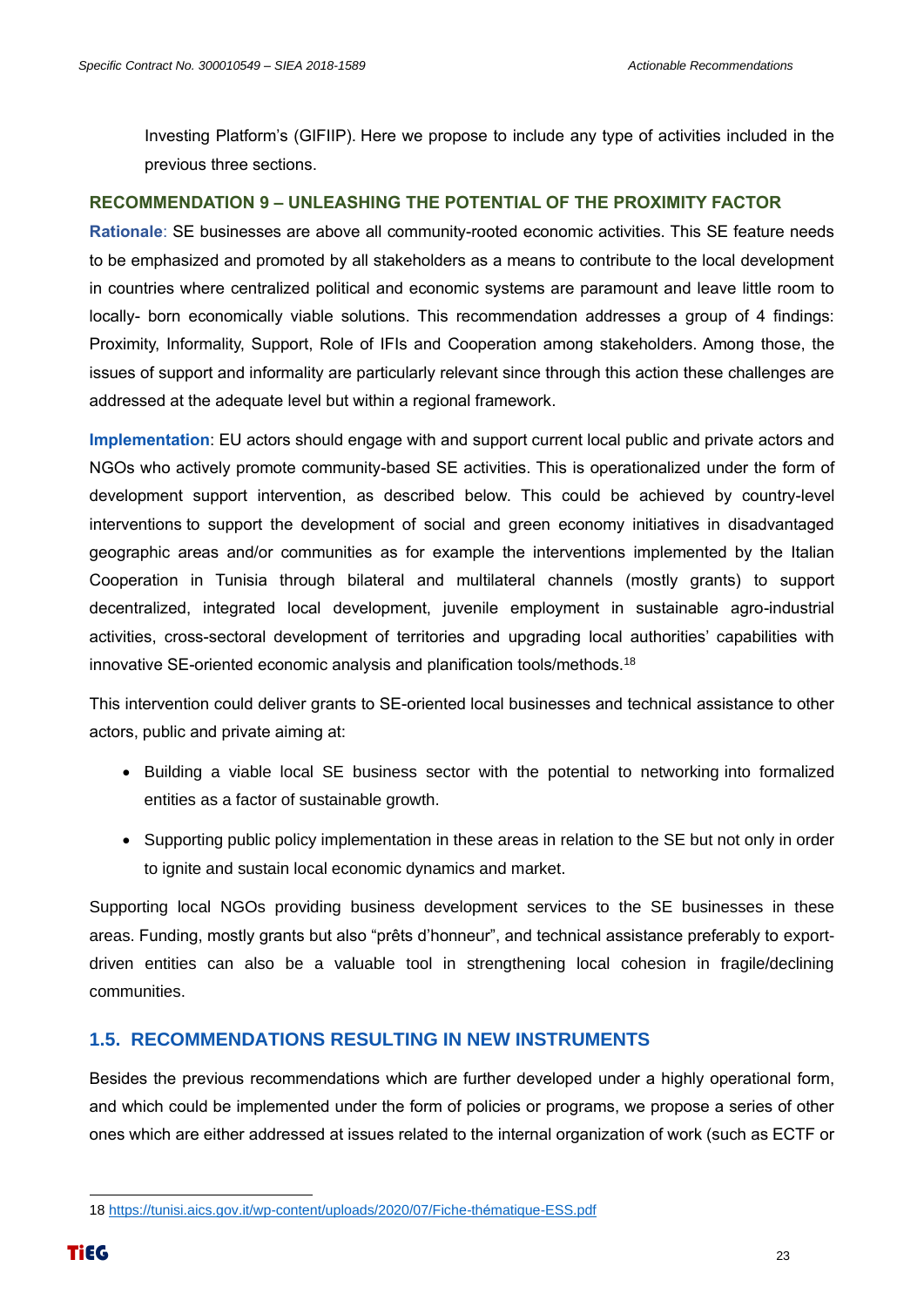the policy dialogue of the EU with target countries) or go beyond their use in a single program or intervention.

#### **RECOMMENDATION 10: INCLUDE SE, GE AND SII ISSUES IN ALL RELEVANT AREAS OF THE POLICY DIALOGUE**

**Rationale:** Policy dialogues have proven to be a suitable avenue to advance various topics of interest for both EU and its partners. Policy dialogues provide a framework for EU and countries' policymakers to converge on common understandings of socio-economic issues and to identify opportunities for cooperation and support. However, this increasingly relevant and multifaceted issues have insufficiently or unevenly addressed at country level. Thus, such a platform can be useful in addressing the "Regulatory issues and trend" finding with the goal to promote and adopt good practices throughout the region but also, in more general terms, in raising countries' awareness and preparedness on SE/GE.

**Implementation:** *Policy dialogue of the EU in all countries should include SE/GE and SII in policy issues such as entrepreneurship laws, fiscal reform, social dialogue and industrial relations, MSMEs, financial regulation (such as Microfinance, Crowdfunding, etc.) and also tax policies (from the point of view of relevant issues such as capitalization of MSMEs and/or informality). Special attention should be given to clarify the scope of both SE/GE and SII and to the promotion of removing regulatory barriers limiting access to funding and to public contracts to all types of SE/GE actors.* 

An example of introduction of SE, GE and SII in relevant areas of regional and country level policy dialogue could be a case where a policy dialogue exists in the area of Economic and Social Reform and sustainable development (or similar) when it refers, for example, to a Functioning of Market Economy or in the area of fiscal reform when considering improving the equity of the tax system. In the first case SE and GE have been key in the New Industrial Strategy addressing issues regarding the Single Market. In the second we can see examples of key policy innovations regarding Social Investment and the role of Social Economy in the case of the introduction of the « Entreprise solidaire d'utilité sociale » (Social utility solidarity enterprise) in France.

#### **Social and civil dialogue**

Tunisia was the first country to vote a framework law on Social and Solidarity Economy in the Arab countries. The Tunisian Parliament adopted it almost unanimously and the law is inspired from the law voted in France in 2014. The French model is also of inspiration for Morocco's strategy, a comprehensive one focusing a lot on SDGs and communities. Both countries have a long tradition in SSE and in learning / adapting some European practices and connecting with the most advanced and structured ecosystems in the EU, namely France, Italy, Spain in the first line. These European countries have some common features related to:

The presence and relevance of social economy into Social Dialogue and Industrial Relations structures (e.g., for collective bargaining, working conditions standards etc.) at different levels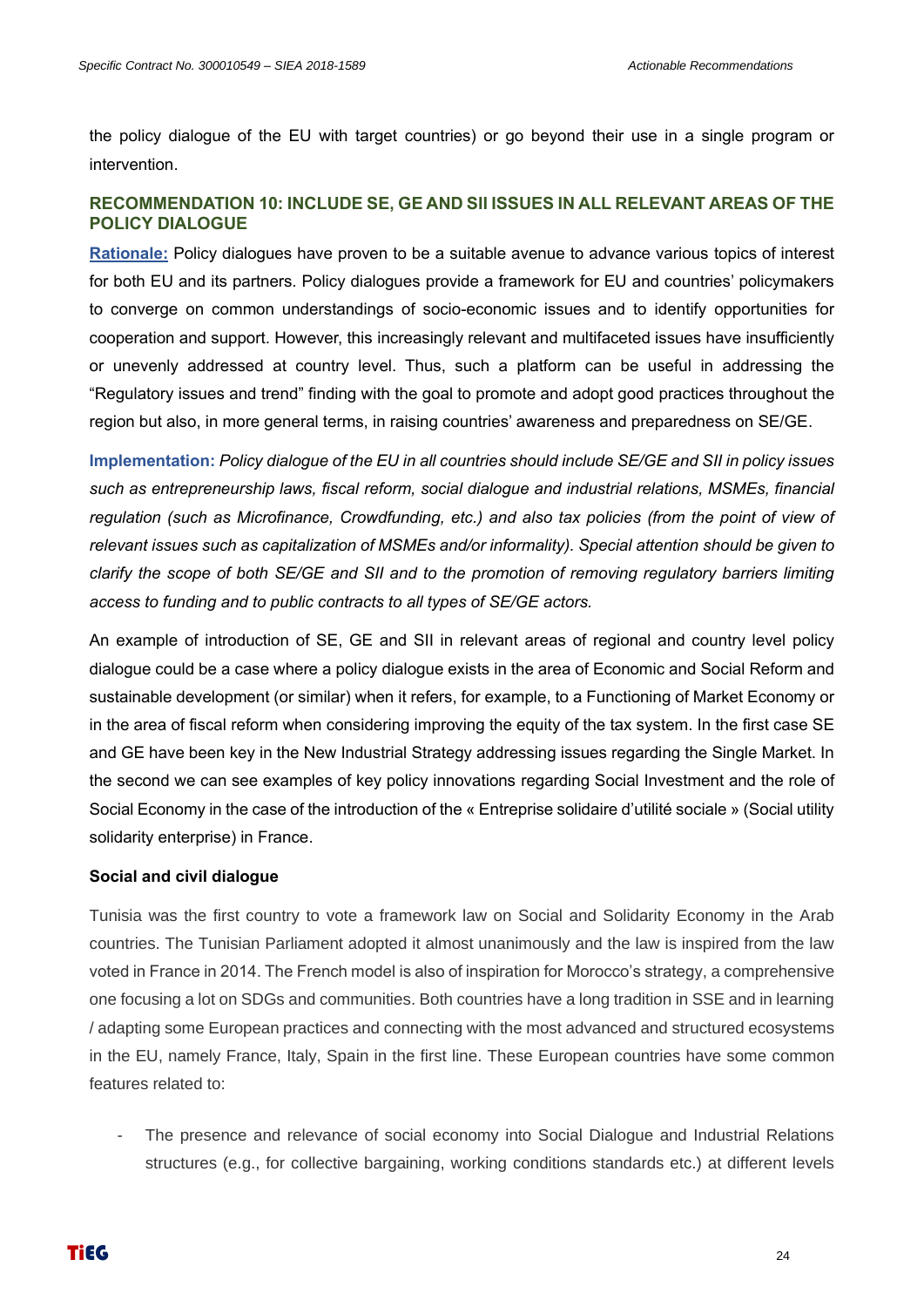(national partners, or sectorial level or company level) is not by chance that in Tunisia Trade Unions played such an important role in supporting the framework law adoption.

- A recognition of the representative federations, associations or platforms from social economy as an employer-type of actor – similar to other "classic" SMEs or large enterprises representatives: Coops in Italy, CEPES in Spain, ESS France, UDESS in France.
- A priority in Public Procurement assignments (Socialy Responsible Public Procurement cfr below)
- A long tradition in developing tailored support structures and financial instruments. It is not by chance that the most active Impact Investors in the region are connected (promoted, created) by social economy financial actors: Inpulse |Credit Cooperatif just to mention one.

Thus, supporting such approach in the region is another capital line of intervention able to support the social and green ecosystem.

**Important measures may include to promote the reservation of public procurement contracts for SSE enterprises and socially responsible public procurement (SRPP).** Public authorities can engage in socially-responsible public procurement by buying ethical products and services, and by using public tenders to create job opportunities, decent work, social and professional inclusion and better conditions for disabled and disadvantaged people. SRPP is about achieving positive social outcomes in public procurement contracts. Procurement affects a large number of people: users of public services, those involved in production and delivery, or staff of the buying organisation. Beyond those directly affected, SRPP has the potential to influence the broader market on both the demand and supply sides. – this topic has been having huge attention in the EU as well since years, especially after 2014 Directives on Public Procurement and further initiatives. "In June 2020 the European Commission published a collection of 71 good practice cases showing how public buyers have implemented socially responsible public procurement (SRPP), to promote employment opportunities, decent work, social inclusion, accessibility, compliance with social and labour rights in the EU and globally, while delivering high quality social services and facilitating access of social businesses to public tenders. <sup>19</sup> The report compiles cases from 27 countries: 22 EU member countries and 5 non-EU countries. The cases address a diverse selection of products and services, encompass all phases of the public procurement process, and include a broad range of public buyers, ranging from local and national governments to public hospitals. These good practices also show that SRPP is possible in a wide array of sectors." SRPP, can be a driver towards: •

<sup>19</sup> [https://ec.europa.eu/info/making-socially-responsible-procurement-work-71-good-practice-cases\\_en](https://ec.europa.eu/info/making-socially-responsible-procurement-work-71-good-practice-cases_en)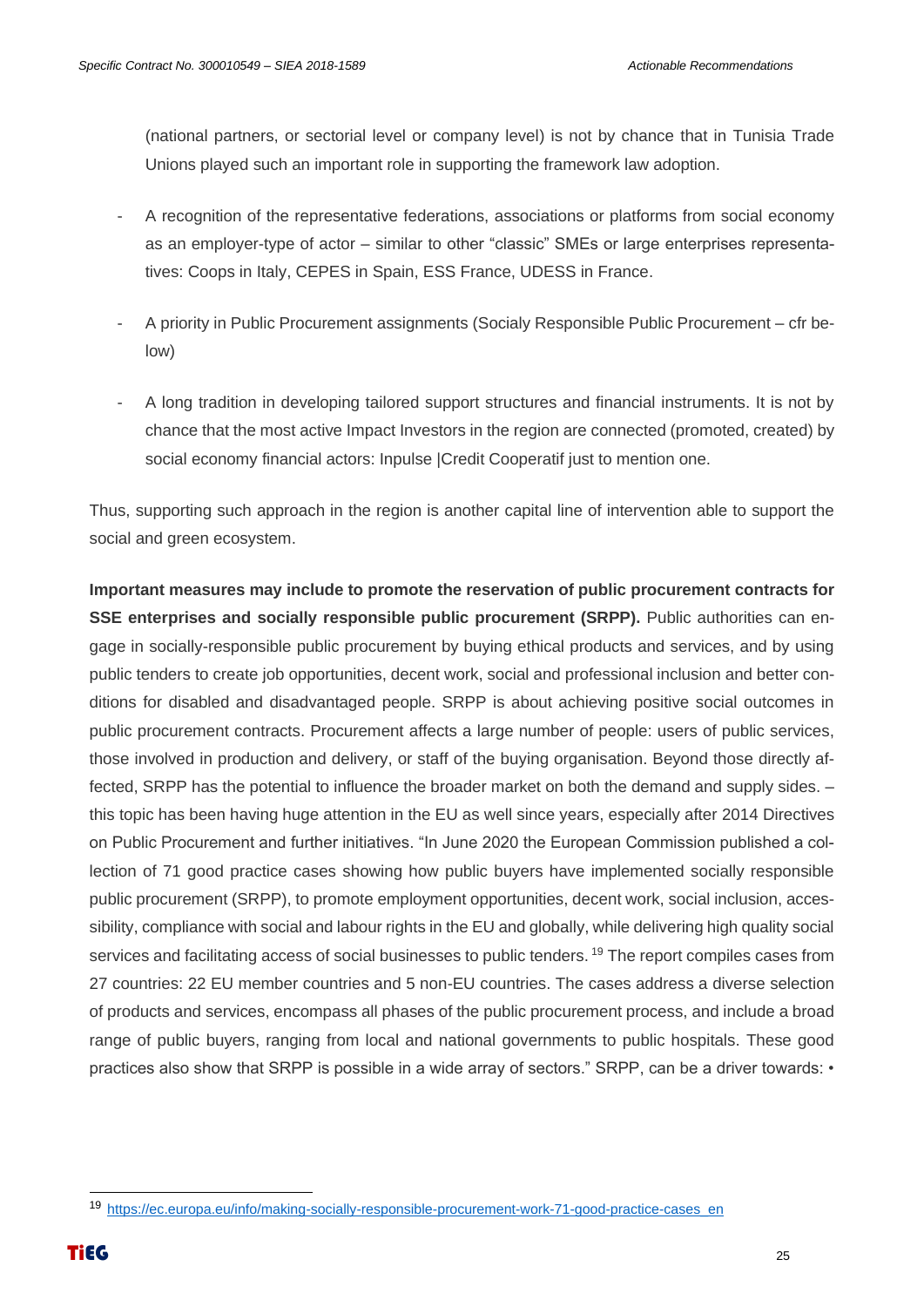Promoting employment opportunities and social inclusion • Providing opportunities for social economy enterprises • Encouraging decent work • Ensuring compliance with social and labour laws <sup>20</sup>.

#### **RECOMMENDATION 11: SETTING UP OF A REGIONAL TASK FORCE**

**Rationale:** In the mapping phase, many interviewees pointed out scattered and uncoordinated IFIs efforts in supporting SE/GE sector development in the region. Both the "novelty" of the SE topic and the current local and international trends require that exchange of knowledge and coordination among different services and departments of the EU in the region are reinforced. This would also facilitate external coordination with other key actors, such as IFIs and other international investors and institutions such as the OECD, GIIN or bilateral cooperation agencies. Involvement of non-EU donors would be also an enriching factor.

It is important taking inspiration from the external dimension "chapter" of the Action Plan on Social Economy. Furthermore, there is a tendency to regionalize key coordination initiatives such as the UN Task Force on Social and Solidarity Economy and this will help the EU to maintain its leading role in the region. Finally, this would could also help to address some key topics such as those mentioned in the findings about "Regulatory issues" and "Measurement".

**Implementation:** The introduction of a regional task force should be promoted, to better coordinate efforts. A tentative composition could consist of: one focal point in each delegation dealing with SE/SII related projects or having at least a role of collecting information at country level, key public officials from DG NEAR A.3 and NEAR.DGA2.B.2 and possibly from INTPA (A, C and E for example). Coordination of such TF should be managed by NEAR.DGA2.B.2. Such TF should also include participants from IFIs such as EIB and EIF and also invite other external to the EU institutions such as Proparco, IFC and SANAD to specific meeting dealing with relevant topics. Their goals and functioning could be based on the ECTF on Social Economy and it could be a "sub-section" of it. It should also facilitate a structure participation in international networks such as the above-mentioned UNTF on Social and Solidarity Economy and the collaboration with organisations such as GIIN or GSG. Finally, it should also foster collaboration with initiatives such as 2XChallenge, or the different initiatives of the OECD (such as MENA-OECD Initiative on Governance and Competitiveness for Development or the OECD Global Action "Promoting Social and Solidarity Economy Ecosystems").

#### **RECOMMENDATION 12 – SPECIFIC KPIs FOR SOCIAL AND GREEN ECONOMIES**

**Rationale:** In the finding about measurement we explain, that paradoxically, in the areas with major social needs and challenges, approaches such as impact investment, social and green economy may require an extra effort to fulfil their role as niche concepts/proposals. Otherwise, everything can be considered impact or social by simply starting a new income or employment generating enterprise. This also requires metrics which are adapted to such challenge and the deployment of supplementary capabilities to assess the real transformative power of both investment and undertakings. In this case,

<sup>20</sup> [https://ec.europa.eu/info/policies/public-procurement/tools-public-buyers/social-procurement\\_en](https://ec.europa.eu/info/policies/public-procurement/tools-public-buyers/social-procurement_en)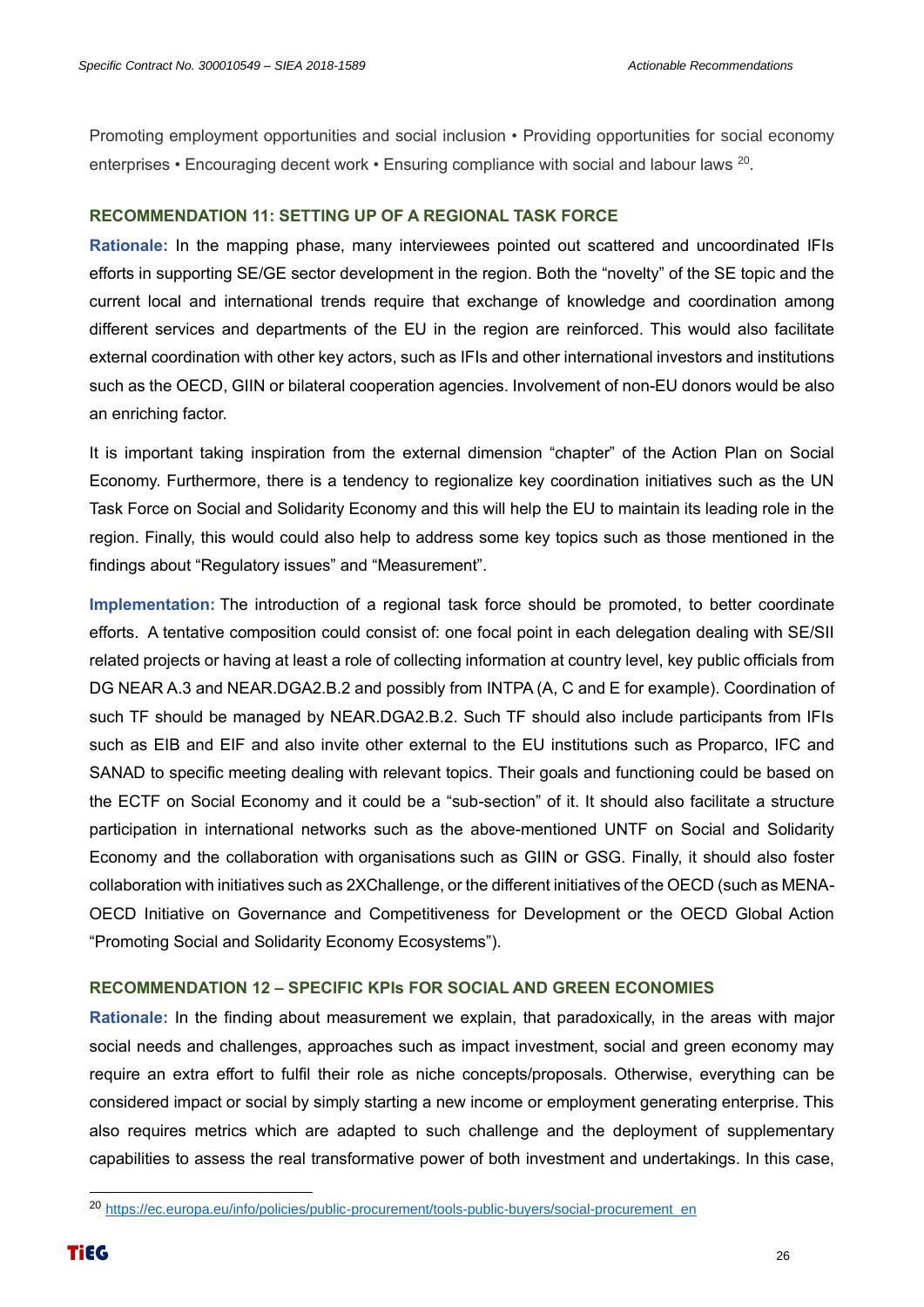most IFIs are using simple KPIs which do not even fulfil the directions provided by initiatives in which they are signatories/collaborators. Moreover, social-focused KPIs requested by final beneficiaries are hardly found e.g., in terms of the survivor rate of businesses, businesses profitability, the livelihood's improvement of households etc. <sup>21</sup>. This would also help SII investors which are already using a much more complex approach to Social Impact Measurement such as the Social Economy Social Impact Investor COOPMED. Moreover, most international guidance initiatives signal a need to develop a collaborative social impact measurement. Such co-production is even more important if we look at other findings such as the mismatch between offer and demand, the need for cooperation and the role of IFIs.

**Implementation**: Supporting a dissemination and use of specific KPIs for the SE sector throughout the region is of capital importance. As already mentioned, social-focused KPIs are rarely used by final beneficiaries of the funding while the most indicators currently used are general and can be virtually applied to any business and be considered as impact or social by simply starting a new income or generating employment.

While there is a great variety of indicators for monitoring and assessment of the impact of SE businesses, OECD provides operational guidelines to set KPIs prone to match IFI's objective in supporting SE. A wide variety of metrics and KPIs are already at the disposal of the IFIs and financial intermediaries such as above-mentioned KPIs from the 2XChallenge initiative<sup>22</sup>. The use of these types of KPIs have already been suggested throughout the report and is considered relevant to many components of the proposed interventions, such as the guarantee fund, the SII instrument and the social innovation activity. Below we expand and present a more comprehensive set of dimensions in line with the recently published report from the OECD<sup>23</sup> which KPIs (along with specific examples of indicators) should address:

- **Economic prosperity and employment indicators.** This dimension include KPIs such as access to finance, access to capacity building, access to governmental product and service development assistance, investment through social and solidarity economy organizations, labour market changes (e.g., net change in employment directly attributed to social and solidarity economy organizations, speed of hiring), effects on economic resilience to shock and risks, job quality (e.g. career trajectories, new leadership roles) and reduction in income inequality.
- **Social inclusion indicators.** In this dimension we could include indicators related to the support of specific vulnerable groups including through democratic governance, such as democratic decision making and practices, inclusive management, and inclusion of marginalized groups, measures of participation and organizational cohesion (e.g., solidarity, autonomy, mutual trust

<sup>21</sup> <https://www.commonapproach.org/wp-content/uploads/2020/07/FlexibleStandardsBriefing.pdf>

<sup>&</sup>lt;sup>22</sup> "Investee should have one policy or program—beyond those required by local law—addressing barriers to women's quality employment, with evidence of implementation or a commitment to implement." Each relevant group assessed against these criteria must have a relevant quality Indicator. Guide to the 2X CriteriaVersion 2.0June 2021: [https://static1.squarespace.com/static/5b180402c3c16a6fe0001e45/t/60bfe7c22d1a9a22ea0b775e/1623189445146/2X](https://static1.squarespace.com/static/5b180402c3c16a6fe0001e45/t/60bfe7c22d1a9a22ea0b775e/1623189445146/2XReferenceGuide_Designed_June+2021+UPDATE_final.pdf) [ReferenceGuide\\_Designed\\_June+2021+UPDATE\\_final.pdf](https://static1.squarespace.com/static/5b180402c3c16a6fe0001e45/t/60bfe7c22d1a9a22ea0b775e/1623189445146/2XReferenceGuide_Designed_June+2021+UPDATE_final.pdf)

<sup>&</sup>lt;sup>23</sup> OECD (2021). "Social Impact Measurement for the Social and Solidarity Economy", OECD Local Economic and Employment Development (LEED) Papers, p. 36.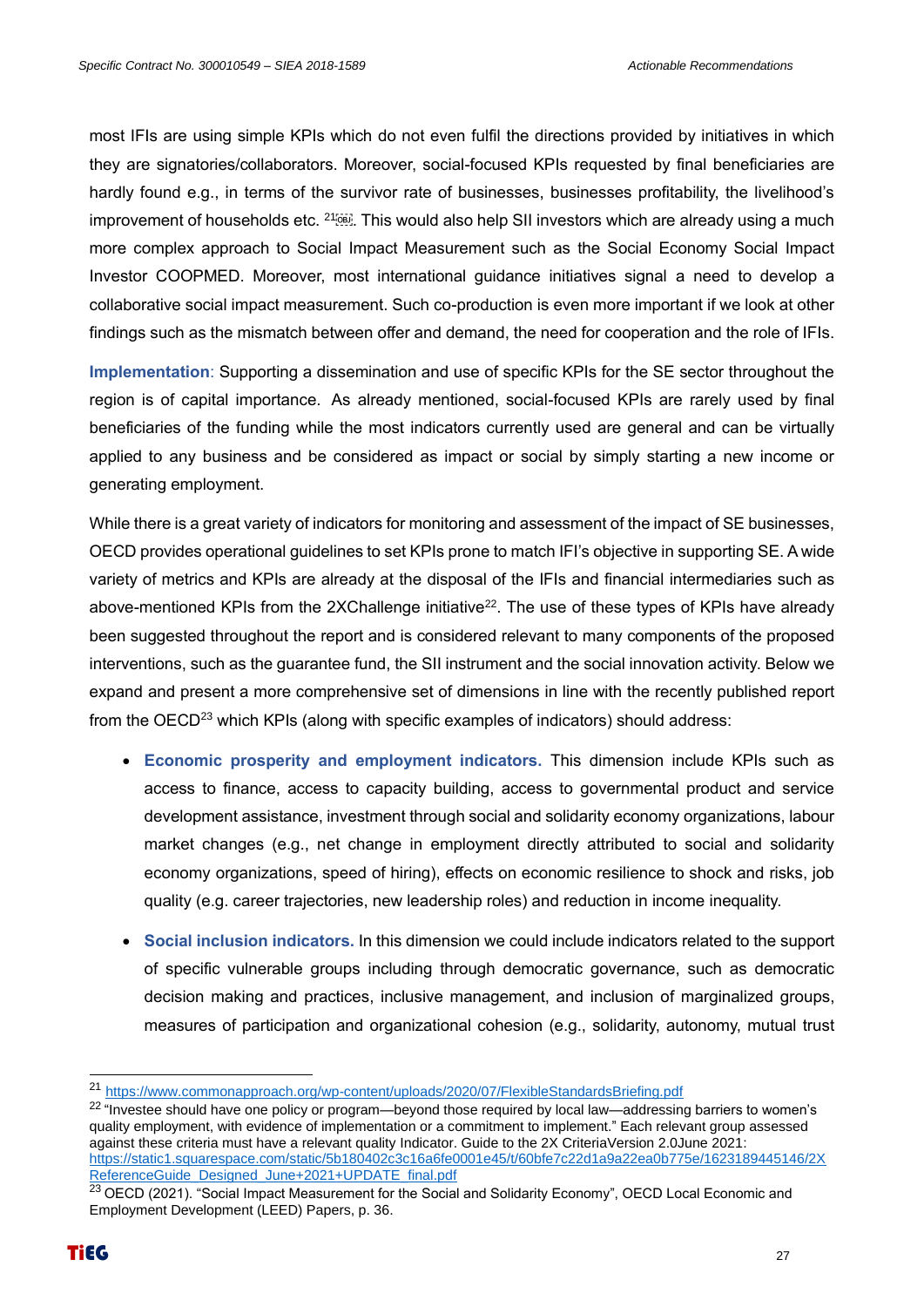and cooperation, capacity for self-management) and accountability to stakeholders (assessed via rubrics).

• **Well-being and community**. In this dimension we could include indicators, such as those pertaining to community embeddedness and proximity services (e.g., number of people affected, new supportive relationships created, measures of social cohesion), psycho-social well-being (e.g., quality of life, level of optimism), but also political participation (e.g., access to policy makers).

Finally, it is important to signal that metrics in general and specific KPIs in particular should be designed in collaboration with key stakeholders<sup>24</sup>. This collaboration would not only facilitate their ownership but also the efficiency of impact measurement and improve other key features of the ecosystem. In relation to co-production of KPIs and general SIM frameworks, it is interesting to look at the Canada's government funded program Common Approach which proposes co-produced Flexible Standards.

<sup>&</sup>lt;sup>24</sup> " Co-designing and sharing ownership of the indices used to measure social impact with social economy organisations, their stakeholders and beneficiary communities can be an enabler for social impact." From the highlights of The Social and Solidarity Economy: From the Margins to the Mainstream of the OECD. 13-16 September 2021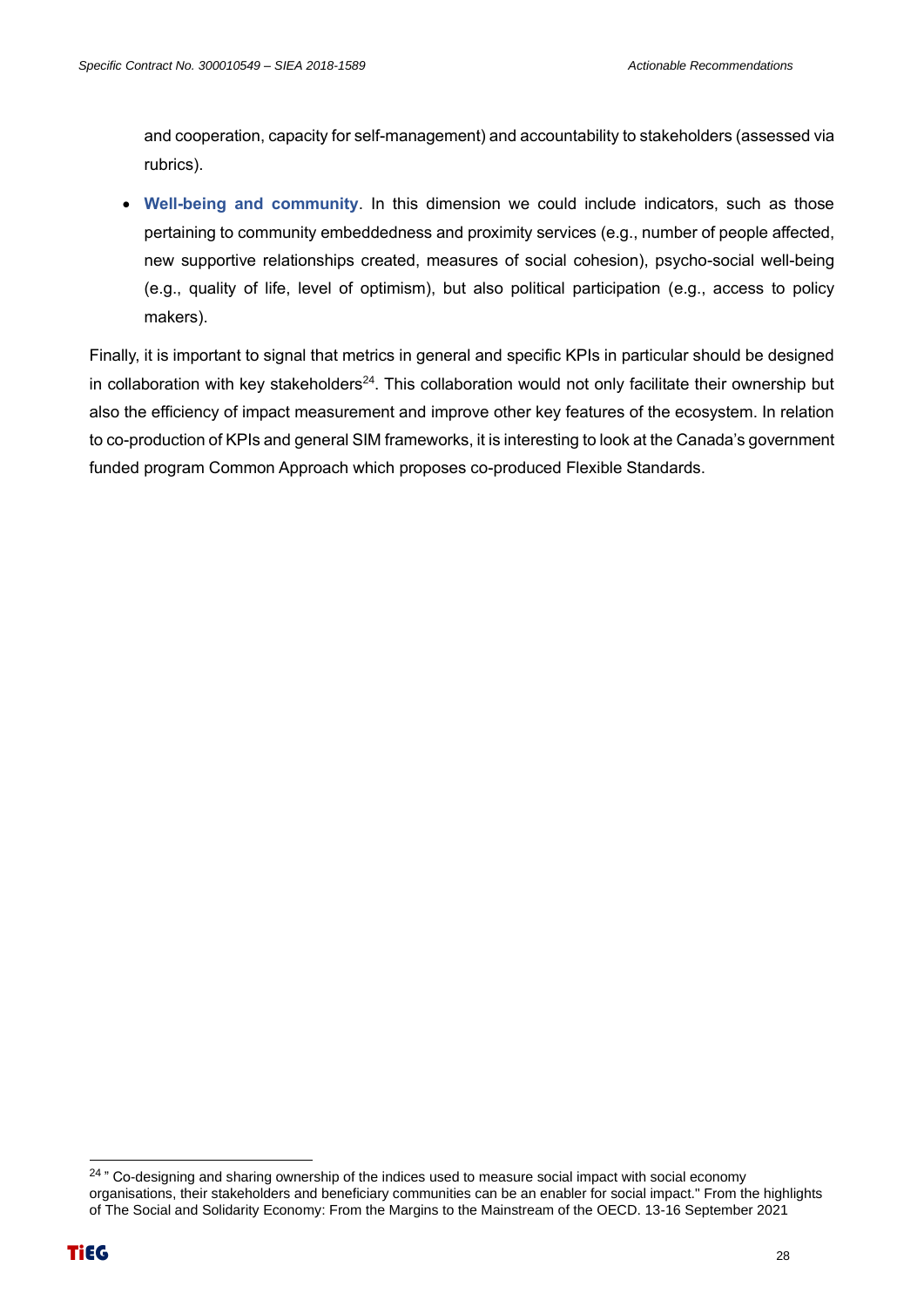#### <span id="page-28-0"></span>**2. POLICY REFERENCES**

This chapter highlights the connection between EU policies and the Findings/Recommendations: the whole set has been conceived to be in line and showcase a clear alignment.

#### **The social economy action plan**

Newly published Communication from the Commission to the European Parliament, the Council, the European Economic and Social Committee and the Committee of the Regions **"**Building an economy that works for people: an action plan for the social economy" <sup>25</sup> represents the most important and recent policy source for the sector.

"During the last decade the Commission has taken significant steps to boost the development of the social economy and social enterprises as part of the European social market economy. The past achievements need to be consolidated and enhanced so that the EU can meet the needs and reap the opportunities stemming from demographic challenges and the green and digital transitions, while building a fair, inclusive and resilient economy as a long-term answer to the consequences of the Covid-19 crisis. This action plan provides a European framework until 2030 to further support the development of the social economy. It sets out a series of actions to be put in place in conjunction with the implementation of the European Pillar of Social Rights Action Plan and achievement of its employment and poverty reduction targets. The Commission will highlight the potential of the social economy to create jobs and foster social cohesion in the context of the European Semester process and Member State implementation of the Employment Guidelines. The action plan was developed in cooperation with social economy stakeholders, and its implementation will equally require their commitment and cooperation at all levels – EU, national, regional, and local, and international."

A specific part, in particular Section 3.4 Promoting the social economy at international level is dedicated to the "external dimension" of the social economy. This section highlights that the "EU and third countries share common objectives, embedded in the 2030 Agenda for Sustainable Development. The social economy can help achieve these objectives both within and outside the EU. Therefore, the actions announced in the other sections of this Plan can also inspire support for the social economy in non-EU countries. The degree of development of the social economy varies significantly across third countries. Some have long-standing traditions in certain areas of the social economy. Others have flourishing social innovation or social enterprise ecosystems, but in many social economy models are only beginning to emerge. Stakeholders can benefit from sharing experience and good practices, which can help accelerate reforms."

<sup>&</sup>lt;sup>25</sup> Communication from the Commission to the European Parliament, the Council, the European Economic and Social Committee and the Committee of the Regions.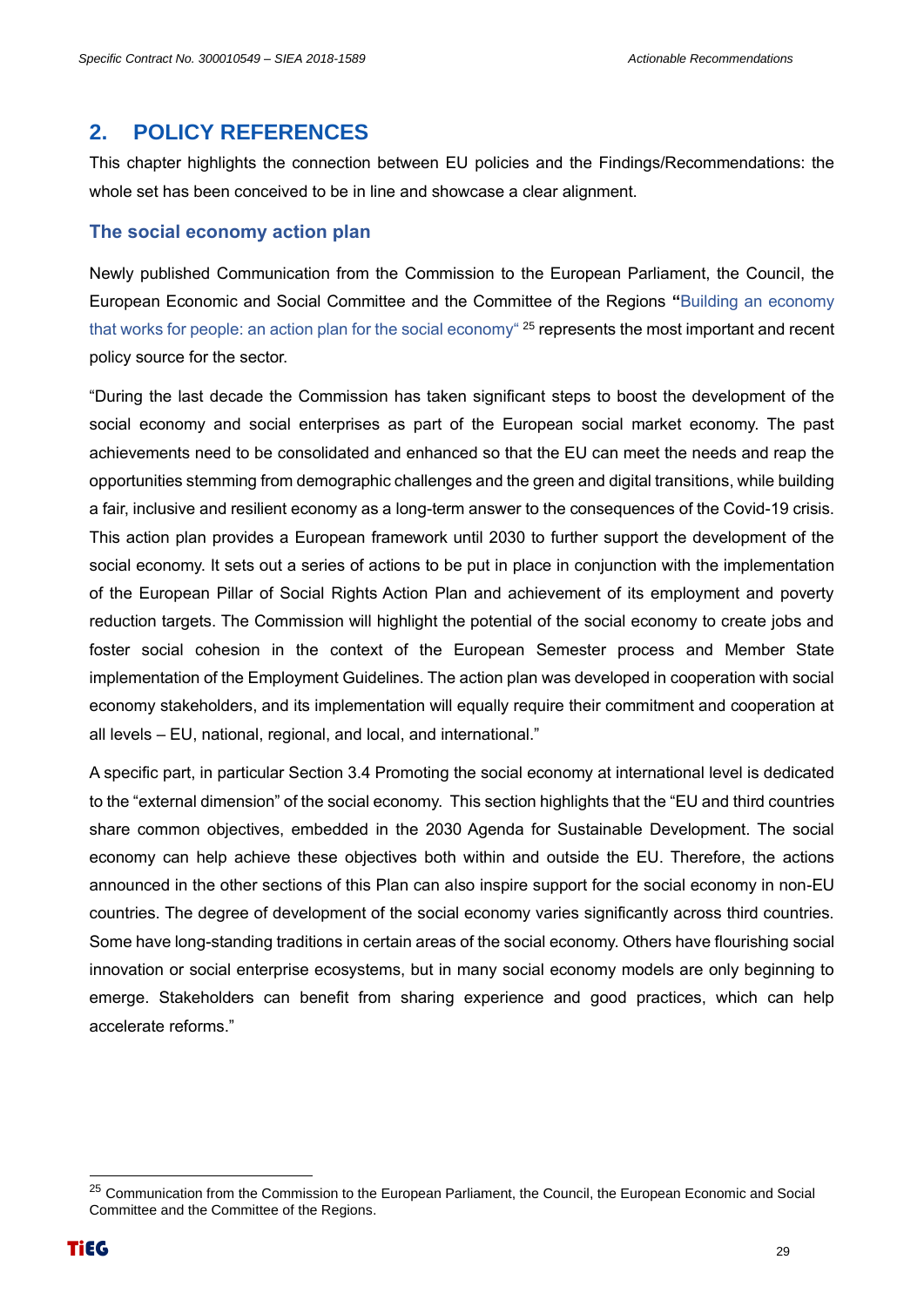In the annexed Staff Working documents a focus on promoting the social economy at international level outlines some challenges as perceived by stakeholders and experts  $^{26}$ . The challenges as perceived by stakeholders demonstrates a clear connection with the findings of this study:

- Lack of a common understanding of social economy at the international level
- The social economy is not well known to EU delegations, who lack adequate training and information on its particularities
- Lack of data and information on the challenges and experiences faced by the social economy in partner countries

#### **The EU policy for social Economy**

In view of its potential to address societal challenges and contribute to economic growth, the EU had previously launched a large number of actions to support the development of social enterprises and the social economy under the 2011 [Social Business Initiative \(SBI\)](https://eur-lex.europa.eu/legal-content/EN/TXT/PDF/?uri=CELEX:52011DC0682&from=EN) and the 2016 Start-up and Scale-up [initiative.](https://eur-lex.europa.eu/legal-content/EN/TXT/PDF/?uri=CELEX:52016DC0733&from=EN)

More recently, a number of Commission initiatives have called on the potential of social economy:

- [A Strong Social Europe for Just Transitions](https://eur-lex.europa.eu/resource.html?uri=cellar:e8c76c67-37a0-11ea-ba6e-01aa75ed71a1.0003.02/DOC_1&format=PDF)
- [Circular Economy Action Plan](https://eur-lex.europa.eu/legal-content/EN/TXT/?qid=1583933814386&uri=COM:2020:98:FIN)
- [SME Strategy](https://ec.europa.eu/info/sites/info/files/communication-sme-strategy-march-2020_en.pdf)
- [Renovation Wave](https://eur-lex.europa.eu/resource.html?uri=cellar:0638aa1d-0f02-11eb-bc07-01aa75ed71a1.0003.02/DOC_1&format=PDF)
- Recovery Plan [Next Generation EU](https://eur-lex.europa.eu/legal-content/EN/TXT/PDF/?uri=CELEX:52020DC0456&from=EN)
- **[Africa Strategy](https://eur-lex.europa.eu/legal-content/EN/TXT/PDF/?uri=CELEX:52020JC0004&from=FR)**
- [Youth Employment Support Initiative](https://eur-lex.europa.eu/legal-content/EN/TXT/PDF/?uri=CELEX:52020DC0276&from=EN)
- [Action Plan on Integration and Inclusion](https://ec.europa.eu/home-affairs/sites/homeaffairs/files/pdf/action_plan_on_integration_and_inclusion_2021-2027.pdf)
- [European Skills Agenda](https://ec.europa.eu/social/BlobServlet?docId=22832&langId=en)
- [EU Roma Strategic Framework](https://ec.europa.eu/info/sites/info/files/union_of_equality_eu_roma_strategic_framework_for_equality_inclusion_and_participation_en.pdf)
- [Economic and Investment Plan for the Western Balkans](https://ec.europa.eu/neighbourhood-enlargement/sites/near/files/communication_on_wb_economic_and_investment_plan_october_2020_en.pdf)
- [Renewed partnership with the Southern Neighbourhood -](https://eeas.europa.eu/sites/eeas/files/joint_communication_renewed_partnership_southern_neighbourhood.pdf) A new Agenda for the Mediterranean

<sup>&</sup>lt;sup>26</sup> Commission staff working document: Accompanying the document Communication from the Commission to the European Parliament, the Council, the European Economic and Social Committee and the Committee of the Regions Building an economy that works for people: an action plan for the social economy (COM(2021) 778 final)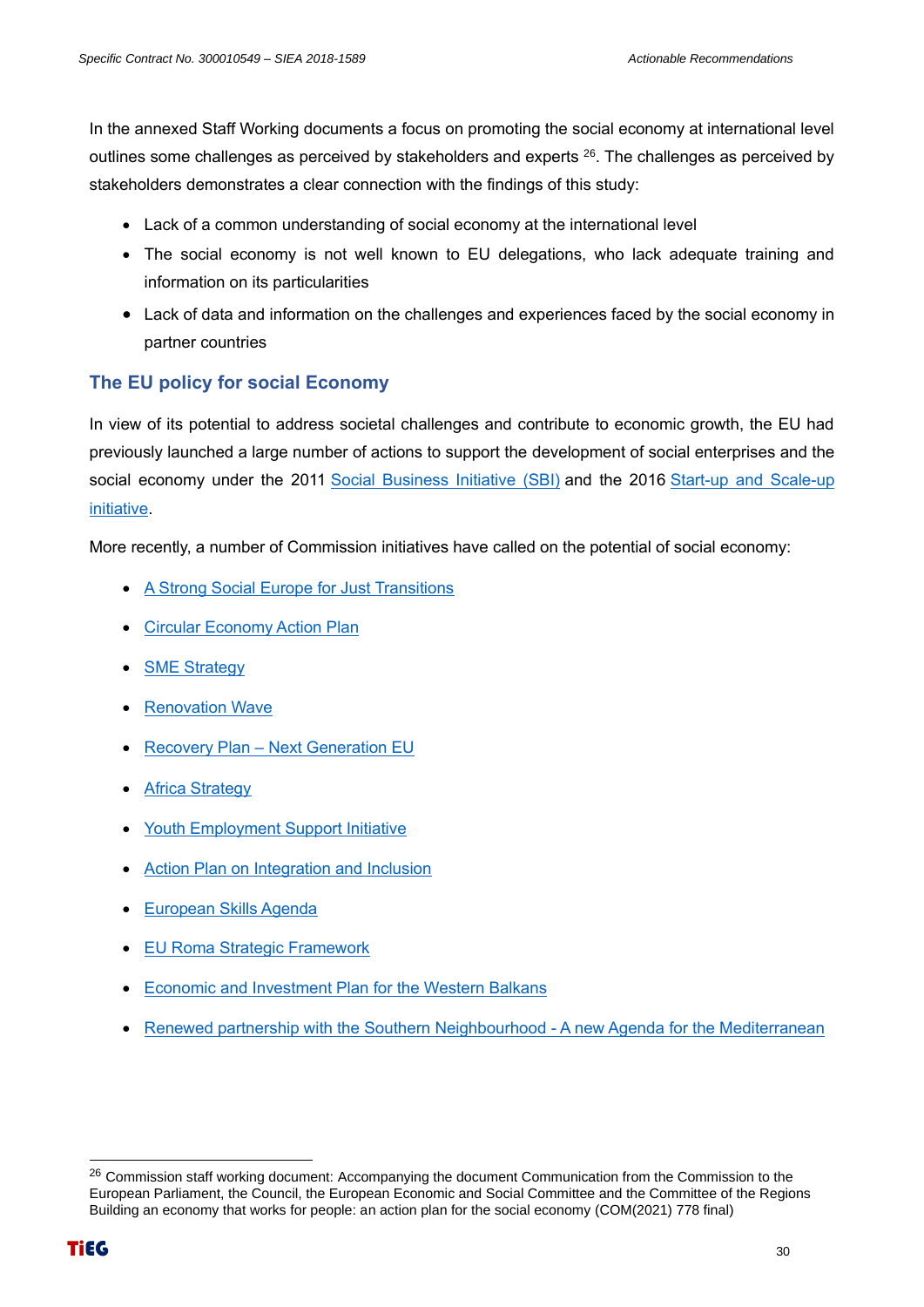Social economy organisations also contribute to the implementation of the [European Pillar of Social](https://ec.europa.eu/info/european-pillar-social-rights/european-pillar-social-rights-20-principles_en)  [Rights.](https://ec.europa.eu/info/european-pillar-social-rights/european-pillar-social-rights-20-principles_en)

#### **The European Neighbourhood Policy**

The European Neighbourhood Policy sets a "new, ambitious and innovative Agenda for the Mediterranean, drawing for the first time on the full EU toolbox and the ground-breaking opportunities of the twin green and digital transitions, in order to relaunch our cooperation and realise the untapped potential of our shared region". Moreover, the "perspective of the post COVID-19 recovery offers a rare opportunity for Europe and the Mediterranean region to commit to a common and people-centred agenda and take actions necessary for its implementation." The new Agenda aims for a green, digital, resilient and just recovery, guided by the 2030 Agenda for Sustainable Development, the Paris Agreement and the European Green Deal. The objectives for the years to come are to build fairer and more prosperous and inclusive societies for the benefit of people, especially youth.

The Joint Communication highlights the current challenges of the Southern Mediterranean region which "is facing governance, socio-economic, climate, environmental and security challenges, many of which result from global trends and call for joint action by the EU and Southern Neighbourhood partners." To seize this momentum, the Joint Communication proposes also an "Economic and Investment Plan for the Southern Neighbours" which will help spur long-term socio-economic recovery, foster sustainable development, address the region's structural imbalances, and tap into the region's economic potential.

#### **A focus Social and Green Economy Ecosystems**

In the new Agenda for the Mediterranean guiding the EU's policy towards the region and the multi-annual programming under the EU's new Neighbourhood initiatives there is a strong focus on sustainable economies: "Economic diversification is important, especially for countries that rely heavily on sectors prone to economic shocks. The EU and its partners will work together to benefit from the growth in the green and digital economies, in line with the objectives set by the UfM sectoral dialogues. Here social economy is highlighted**:**

*"Thanks to its business models that put people and the planet at their core, the social economy holds potential to address many societal challenges and increases our society's resilience in times of crises." Therefore, the action foresees a "mainstreaming support for the social economy in regional and bilateral programmes, including support for developing adequate legal and policy frameworks, strengthening institutional capacity and enabling mutual learning."*

#### **MORE HIGHLIGHTS AND EXCERPTS FROM THE AGENDA:**

#### **Inclusive economies**

"Under the new Agenda for the Mediterranean we propose to work together to support systems and recovery strategies in line with the objectives set by the UfM sectoral Dialogue on Employment and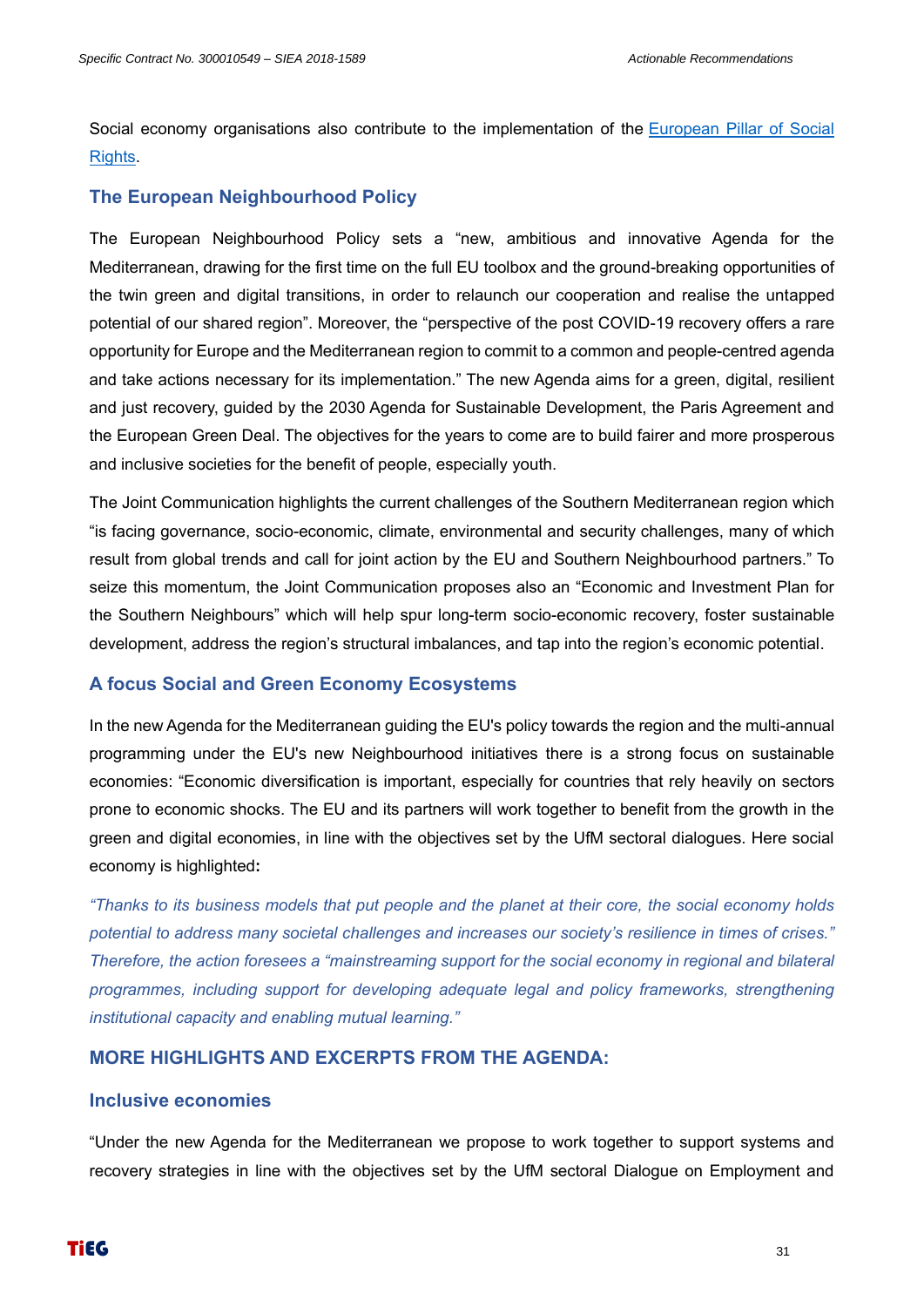Labour that (i) foster equality of opportunities and outcomes, and (ii) prioritise social dialogue, social protection and inclusion in order to address social and territorial inequalities.

Enormous positive returns could be brought by creating prospects for young people in their country by preventing brain drain and creating decent employment for all, and by increasing women's labour market participation and their economic empowerment. This should be placed at the centre of the design and implementation of socio-economic reforms and investment initiatives. Moreover, we should focus on the impact of the informal economy on people's welfare and partners' public finances and support skills policies for all, also in view of supporting formalisation. "

#### **Action points: Support to inclusive, resilient, sustainable and connected economies**

- Co-financing sustainable investments funded by partners' sovereign recovery funds in the context of the EFSD+.
- Developing and supporting joint reform matrices focusing on the investment climate and the business environment.
- Supporting initiatives to assist partners in stepping up support to the green, blue and social economies through innovative financial vehicles, (including impact finance) and the development of adequate regulatory ecosystems.
- Providing technical support to promote financial inclusion, especially on digital payments and digital literacy for SMEs, especially in rural areas.
- Participation in the EU Framework Programme Horizon Europe.
- Mainstreaming support for social economy in regional and bilateral programmes, including support for developing adequate legal and policy frameworks, strengthening institutional capacity and enabling mutual learning.
- Assisting the development of sustainable tourism.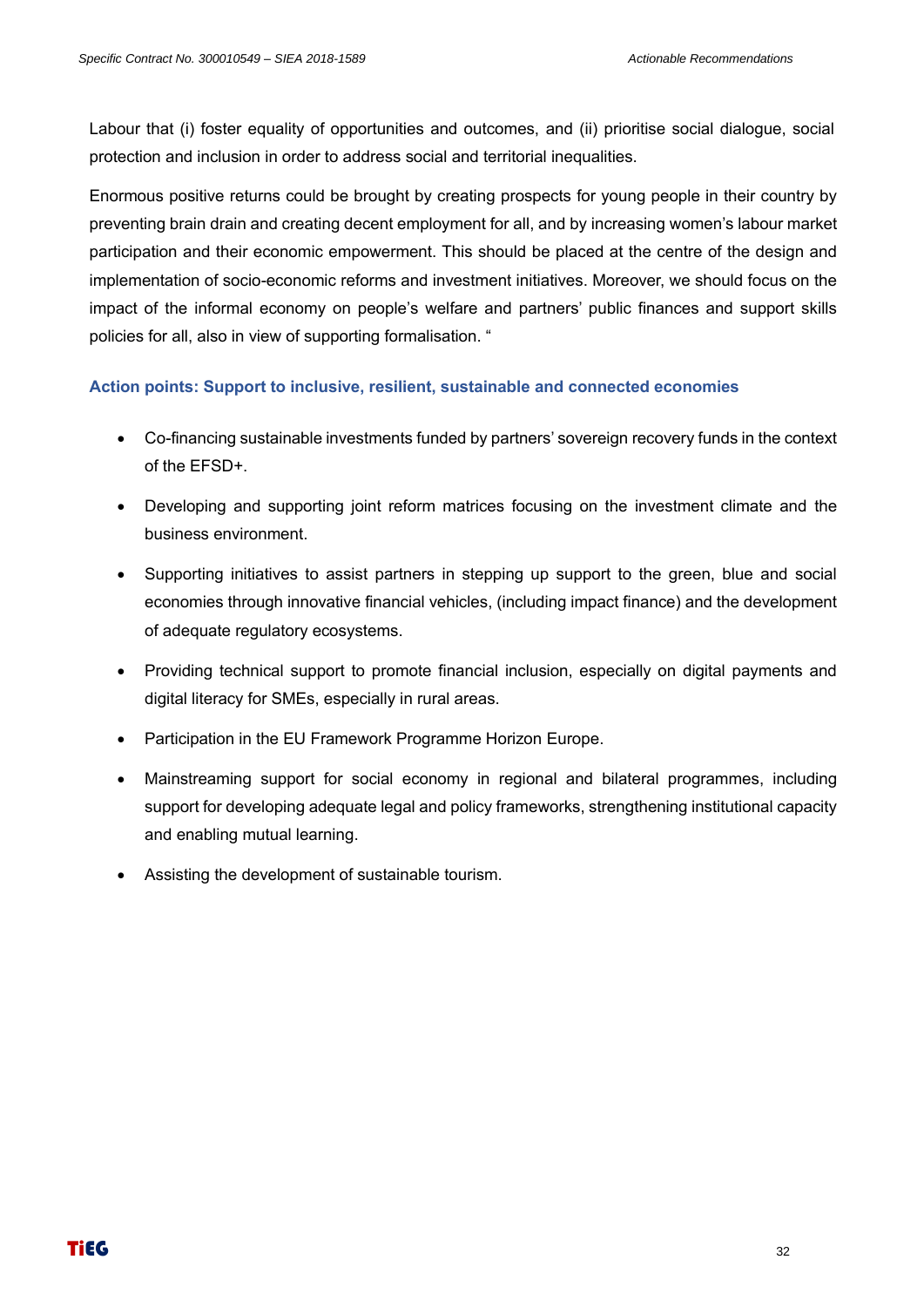#### **Empowered youth**

"Investing in young people and children should be at the heart of our cooperation. Empowerment, participation and involvement of young people as agents of change is key to achieving the priorities of the Agenda 2030. We propose to (i) support the mainstreaming of youth in national policies, (ii) help our partners improve their education systems governance and (iii) give priority to addressing structural causes of school dropouts; young people not in lack of opportunities, education, employment or training; skills mismatches, youth unemployment; and brain drain. Effective coordination and partnerships across policy fields, including with youth organisations, are crucial in terms of boosting quality employment as well as education and training opportunities. We need to work together to increase people-to-people contacts as a successful cooperation area with tangible results and benefits for all. Opening up and facilitating access to EU programmes for our Southern Partners, as well as to relevant European networks will be crucial. In this context, the Southern Mediterranean will remain a priority region under the Erasmus+ programme. Over the 2021-2027 period under Erasmus+, young people will benefit from new capacity building opportunities in the fields of vocational education and training, sport and digital education and youth. The EU will aim to better spread the benefits of Erasmus + across the region and increase the uptake of the Creative Europe programme to make the most of the creativity of the region`s young people. Child protection programmes and psychosocial support for children affected and displaced by conflict need to be improved with particular focus on access to education and healthcare."

*"In line with UN Conventions on the Rights of Persons with Disabilities (UNCRPD), the EU will continue to work with our partners to ensure the full enjoyment of the rights of persons with disabilities"*

**Action points: Promote human rights, the rule of law, democracy and good governance, gender equality and equal opportunities for all and support to civil society**

- Further develop relevant legislative and institutional reforms in the areas of human rights and good governance.
- Supporting steps to combat all forms of discrimination.
- Promoting international social and labour rights, as well as international labour standards as classified by the International Labour Organization (ILO).
- Supporting the economic empowerment of women and youth (including children), encouraging their active involvement in decision-making.
- Promoting steps to eliminate violence against women and girls, including conflict-related sexual and gender-based violence.
- Providing capacity building for civil society organisations (CSOs), including support for the digital and green transition.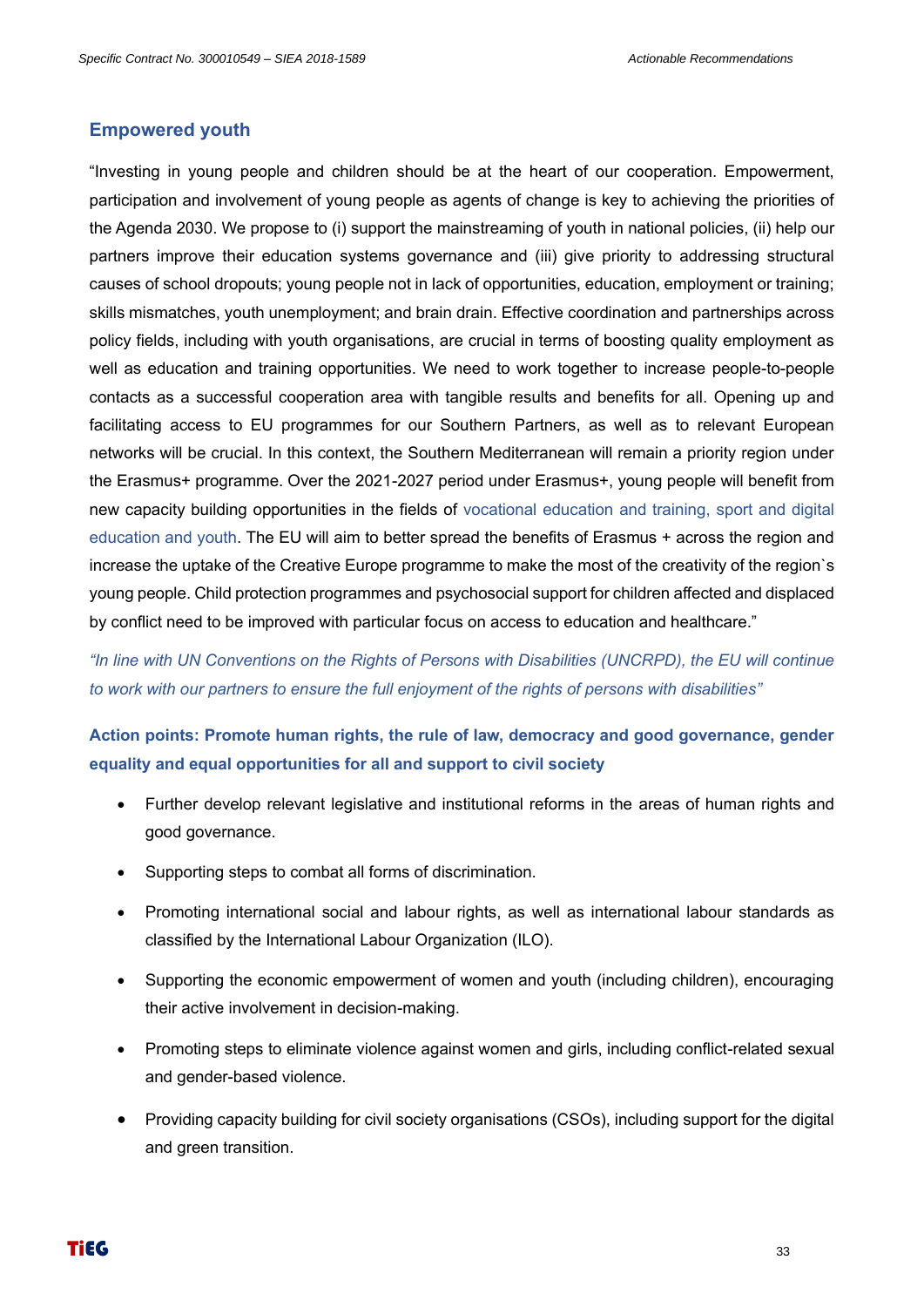#### **Action points: Enhance human development, health and cooperation on youth, education, skills and culture**

- Participation in EU programmes like: Erasmus+, Marie Skłodowska-Curie Actions under Horizon Europe, Creative Europe Programme, as well as in relevant European networks.
- Cooperating on digital education under the 2021-2027 digital education action plan.
- Cooperating in the anticipation of skills needs and, in the design, and development of skills and strategies in a lifelong learning perspective, with the support of the European Training Foundation for vocational education and training (VET), skills and capacity development, including skilling for green jobs and green economy.
- Supporting integrated approaches and the capacities of relevant ministries (education, employment, health, culture and social protection) to improve the access and quality of services to young people and people not in education, employment or training (NEETs).

Support to the private sector, especially SMEs, will also have a fundamental role to play. The EU and its partners should work together to support entrepreneurship and its ecosystems, including social and cooperative entrepreneurship, and start-ups from idea generation to maturity. The potential of diasporas should be used more actively in order to transfer competencies, knowhow and technologies and contribute to the creation of business links between the EU and Southern partners. The funding gap for SMEs in the region constitutes a real brake on their development. On access-to-finance, which should also include refugees, we intend to work with IFIs to develop a comprehensive approach to financial inclusion, including micro-finance, and social enterprise finance, and on the use of new financial instruments, including venture capital, business angels and impact finance.

A renewed commitment to unity and solidarity between EU Member States, as well as a mutual and shared commitment and joint actions with partners in the Southern Neighbourhood, is a precondition for the effective implementation of the Agenda for the Mediterranean. This holds true for efforts to resolve conflicts and address shared security concerns, as well as for economic and sectoral cooperation.

#### **UfM and the Social Economy**

The Ministerial Declaration of the 4th UfM Ministerial Conference on Employment and Labour held in Cascais on 2-3 April 2019, already placed an "unequivocal emphasis on Social Economy, not only as an alternative way of delivering economic, social and environmental value, but also a smart way of unlocking resources, creating sustainable employment, and generating inclusive economic growth in the region. They call for "promoting Social Innovation and creating an enabling environment for Social Enterprises to unleash the full potential of Social and Solidarity Economy," and "acknowledge the role it will play in the context of the work program on UfM Industrial Cooperation and SMEs development."

Green growth has been widely recognised as an essential element in achieving climate mitigation targets refined in the Paris Agreement. The Europe 2020 Strategy has recognised the central role of the transition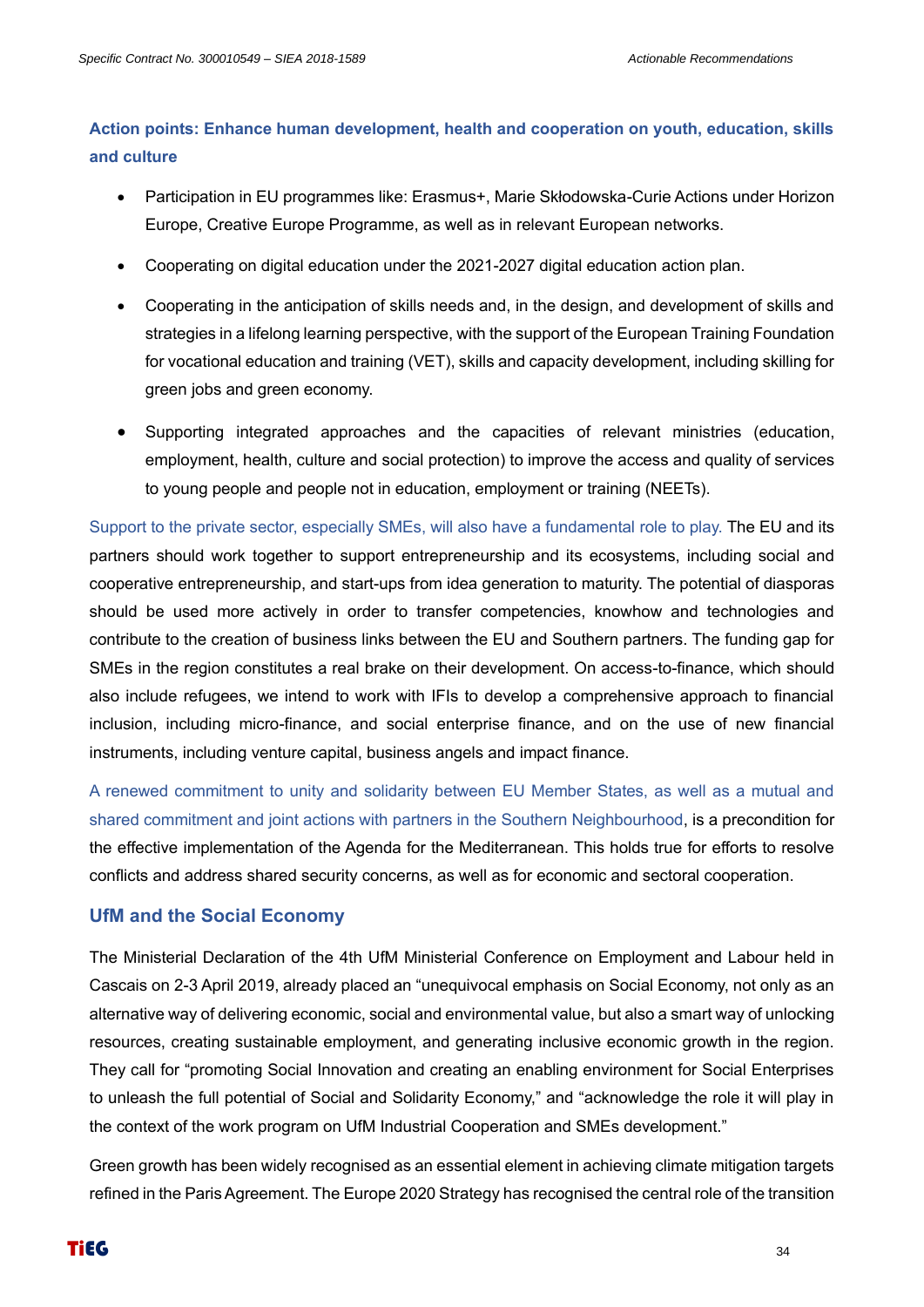towards a green, low-carbon and resource-efficient economy in achieving smart, sustainable and inclusive growth.

Today, the European Green Deal presents a roadmap for making the EU's economy sustainable by turning climate and environmental challenges into opportunities across all policy areas. The EGD outlines the investments needed, available financing tools and explains how to ensure a just and inclusive transition, which could have spill-over effects on neighbouring Mediterranean countries.

The EC considers that "Social economy" is a part of the economy driven primarily by collective interests as well as social and environmental objectives. The EU action plan for social economy will be published in the third quarter of 2021: it will include a specific chapter on the "external dimension" and specific measures for the "Southern Neighbourhood". This initiative seeks to boost the contribution of social economy organisations to a fair and sustainable growth. It will enhance social investment, support social economy actors to start up, scale up, innovate and create jobs.

#### **Proximity and Social Economy (including Rural and agricultural policy)**

- To foster socio-economic sustainability at the local level could also contribute to strengthening national systems. EU enhanced policy dialogue should also encourage the deepening of publicprivate dialogues.
- In the Autumn of 2019, the European Commission announced the preparation of the European Commission's Long-Term Vision for Rural Areas to create a shared European vision for its vibrant, connected and sustainable development by 2040, respecting rural Europe's diversity following the principles of equality and innovation.
- Regarding the CAP common agricultural policy, here we find other important references for the support for (rural) social economy.
- Launched in 1962, the EU's common agricultural policy (CAP) is a partnership between agriculture and society, and between Europe and its farmers. It aims to:
	- Support farmers and improve agricultural productivity, ensuring a stable supply of affordable food;
	- Safeguard European Union farmers to make a reasonable living;
	- Help tackle climate change and the sustainable management of natural resources;
	- Maintain rural areas and landscapes across the EU;
	- Keep the rural economy alive by promoting jobs in farming, agri-food industries and associated sectors.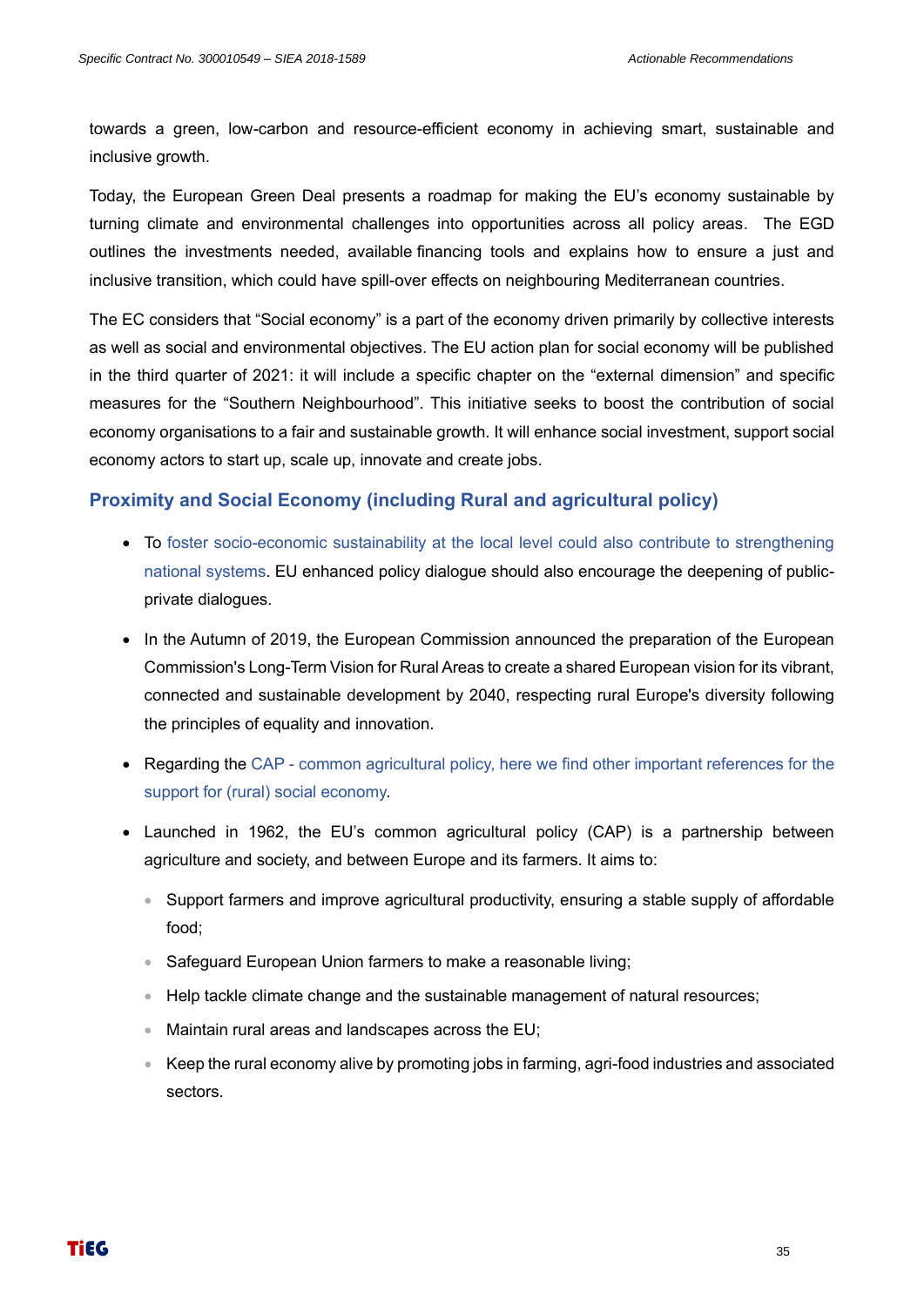are]

# CAP support for social economy • Social farming under diversification measure (6.2, 6.4)

- Social cooperation "support for diversification of farming activities into activities concerning health care, social integration, community-supported agriculture and education about environment and food" (measure 16.9)
- Basic services and infrastructures' development in rural areas (Measure 7)
- LEADER (measure 19)
- European innovation Partnership (EIP)
- Smart village concept (part of post 2020 CAP proposal)

Social farming / The Work Integration Social Enterprises (WISE) are often indicated as a tool for inclusion and empowerment in rural areas.

"Business development also remains an important challenge in rural areas. Several trends such as digitalisation or development of the green economy can open opportunities to businesses that were not possible before. Adequate access to basic services and infrastructures is essential to exploit these opportunities and create the right environment to develop and attract new rural business. The new CAP Strategic plans will stimulate generational renewal and job creation via supporting young farmers (either in Pillar I or II), investments in rural businesses and infrastructures and skills acquisition through innovation support, training and advice. These support mechanisms should make a substantial contribution to job creation and the development of the sector in rural areas. Regarding social inclusion, an important challenge is access to basic services (including health and education) and basic infrastructure (i.e. water and energy supply, access to internet), necessary in order to have more inclusive rural areas and to address the rural/urban divide highlighted in the Commission Report on the Impact of Demographic Change. Different types of interventions under the future CAP Strategic Plans will contribute to this goal, including investments (providing for basic services), cooperation and knowledge exchange and information, promoting innovation and access to training and advice. In addition, the CAP foresees a 5% ringfencing for LEADER (local development). All these measures can also contribute to addressing the challenges faced by groups that need specific support (e.g., seasonal workers, semisubsistence farmers, people with a migration background, Roma, the elderly, youth, children, or persons with disabilities in rural areas, or people in rural areas affected by depopulation).

DG AGRI also contributes to promoting social inclusion, poverty reduction and economic development in rural areas through the participation in the relevant interservice groups dealing with the European Pillar of Social Rights, gender, youth, ageing, disabled, the integration of third-country nationals, Roma and other vulnerable groups, and providing the relevant input to policy documents (i.e. Report on the impact